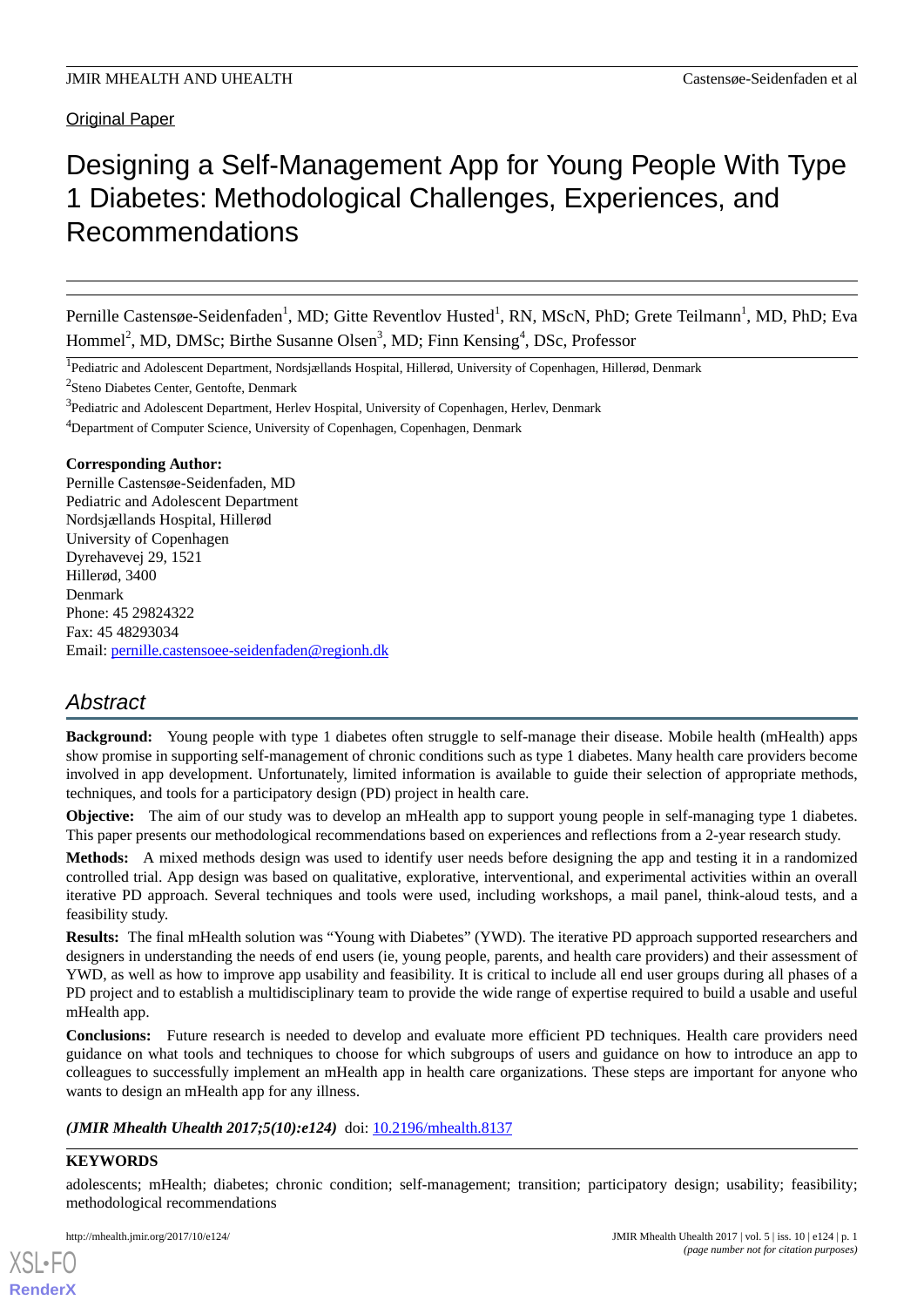# *Introduction*

Type 1 diabetes mellitus (T1DM) is a major health challenge, particularly among young people, who struggle to manage their condition during the transition from childhood to adulthood. Physical, cognitive, and social changes influence their daily T1DM routines (eg, blood glucose measurement, carbohydrate counting, and insulin adjustment). This frequently results in impaired glycemic control [[1\]](#page-11-0), increased risk of acute complications [[2\]](#page-11-1), and early onset of long-term complications [[3](#page-11-2)[,4](#page-11-3)].

Parents are important supports for young people to self-manage T1DM [\[5](#page-11-4)]. However, parents often report frustrations, stress, and worry regarding their role [[6\]](#page-11-5). Schilling et al [[7\]](#page-11-6) define self-management for young people with T1DM as a flexible daily process in which young people and their parents share decision making and responsibility for controlling T1DM. The process whereby young people go from being totally dependent on parents to managing their T1DM by themselves is constantly evolving.

Supporting young people in self-managing T1DM is an integral goal of health care [[8\]](#page-11-7). Unfortunately, self-management support can be complex. Health care providers should both guide insulin management and seek insight into young people's lived experiences, such as social life, work, and school, to identify challenges affecting self-management. Furthermore, they must pay attention to young people's needs to develop self-management skills while encouraging and involving parents in supporting their young people [[9,](#page-11-8)[10](#page-11-9)]. Routine care from health care providers appears to have limited effects on self-management and glycemic control [[1\]](#page-11-0). Consequently, supporting young people and parents during the transition from childhood to adulthood is an ongoing challenge for health care providers.

Mobile health (mHealth) apps are promising tools for supporting self-management of a chronic condition such as T1DM [[11](#page-11-10),[12\]](#page-12-0). They are easily accessible, widely used, and accepted, particularly by young people [\[13](#page-12-1)]. They have the potential to improve patient education and enhance communication with health care providers and peers in a convenient and interactive way [\[14](#page-12-2)]. Recently, the number of apps to support self-management of chronic conditions such as T1DM in adults has exploded [\[15](#page-12-3)]. However, a recent review of mHealth apps for management of chronic physical conditions in adolescents [[16\]](#page-12-4) identified only two apps to support adolescents with T1DM [[17](#page-12-5)[,18](#page-12-6)]. Cafazzo et al [\[17](#page-12-5)] developed an mHealth app based on interviews with adolescents and their parents to facilitate feedback on blood glucose data. A pilot test (N=20) found an improvement in the frequency of blood glucose monitoring [\[17\]](#page-12-5). Frøisland et al [[18\]](#page-12-6) tested an mHealth app with a picture-based diabetes diary in addition to a text messaging service in a 3-month pilot study  $(N=12)$  and found increased understanding of applied knowledge [[18\]](#page-12-6). Unfortunately, few studies are available, and they are all limited by small sample sizes and the absence of a control group [[16\]](#page-12-4). In addition, mHealth apps are

seldom developed on the basis of empirical evidence [[19\]](#page-12-7). In-depth understanding of user needs is often lacking, and the effect of self-management apps is mixed [[16,](#page-12-4)[20](#page-12-8)]. Furthermore, few objective comparisons of methods, tools, and techniques are available to guide health care providers [[21\]](#page-12-9) in selecting an appropriate approach for a participatory design (PD) project. Hence, key questions remain unanswered, including which tools and techniques to use and when and where to use them.

This paper presents our methodological recommendations based on experiences and reflections from our 2-year research study. The aim of our study was to develop an mHealth app to support young people in self-managing T1DM.

# *Methods*

The study used a mixed methods design [\(Figure 1](#page-2-0)) comprising (1) quantitative and qualitative pre-studies to identify user needs, (2) quantitative and qualitative studies designing the app, and (3) testing of the effect of app use in a randomized controlled trial (RCT).

The focus of this paper is on the process of designing the app, which was based on qualitative, explorative, interventional, and experimental activities within an overall iterative and PD approach [\[22](#page-12-10)] ([Figure 1\)](#page-2-0). PD promotes user participation in technology design. It enables designers and end users to learn from each other through understanding each other's perspectives and priorities [\[23](#page-12-11)]. Involving users in developing an intervention is known to result in higher levels of user acceptance and satisfaction [\[24](#page-12-12)] and has previously contributed to changes in the design of mHealth interventions [\[17](#page-12-5),[18](#page-12-6)[,25](#page-12-13)]. Several techniques and tools were used to design the app, including workshops, a mail panel, think-aloud tests, and a feasibility study [\(Figure 1](#page-2-0)). Throughout the activities, a purposive sampling strategy [[26\]](#page-12-14) was used to ensure variation in age, gender, age at onset of T1DM, and location of diabetes care. [Table 1](#page-2-1) provides a detailed description of the methods, and [Table 2](#page-3-0) presents participant characteristics.

A steering group was established to ensure a scalable and usable mHealth app. The group consisted of four physician diabetes team leaders, a professor in computer science, a physician and a nurse with expertise in adolescent medicine, the leader of the telemedicine center in the Capital Region of Denmark, and a consultant from the Danish Agency for Digitisation. The steering group met after the pre-studies and after the app was designed to determine if the study phase was complete [[22\]](#page-12-10).

The study was approved by the Danish Data Protection Agency (No. 01980 HIH-2012-013, No. 02249 HIH-2013-016, and No. 04015 NOH-2015-031) and performed in accordance with the ethical recommendations of the Helsinki Declaration. Written consent was obtained from participants and from parents if the young people were under the age of 18 years. Confidentiality and anonymity were assured. Ethical approval of retrospective and qualitative studies by Research Ethics Committee is not necessary in Denmark (No. 15000468, Ref. No. H-15013254).

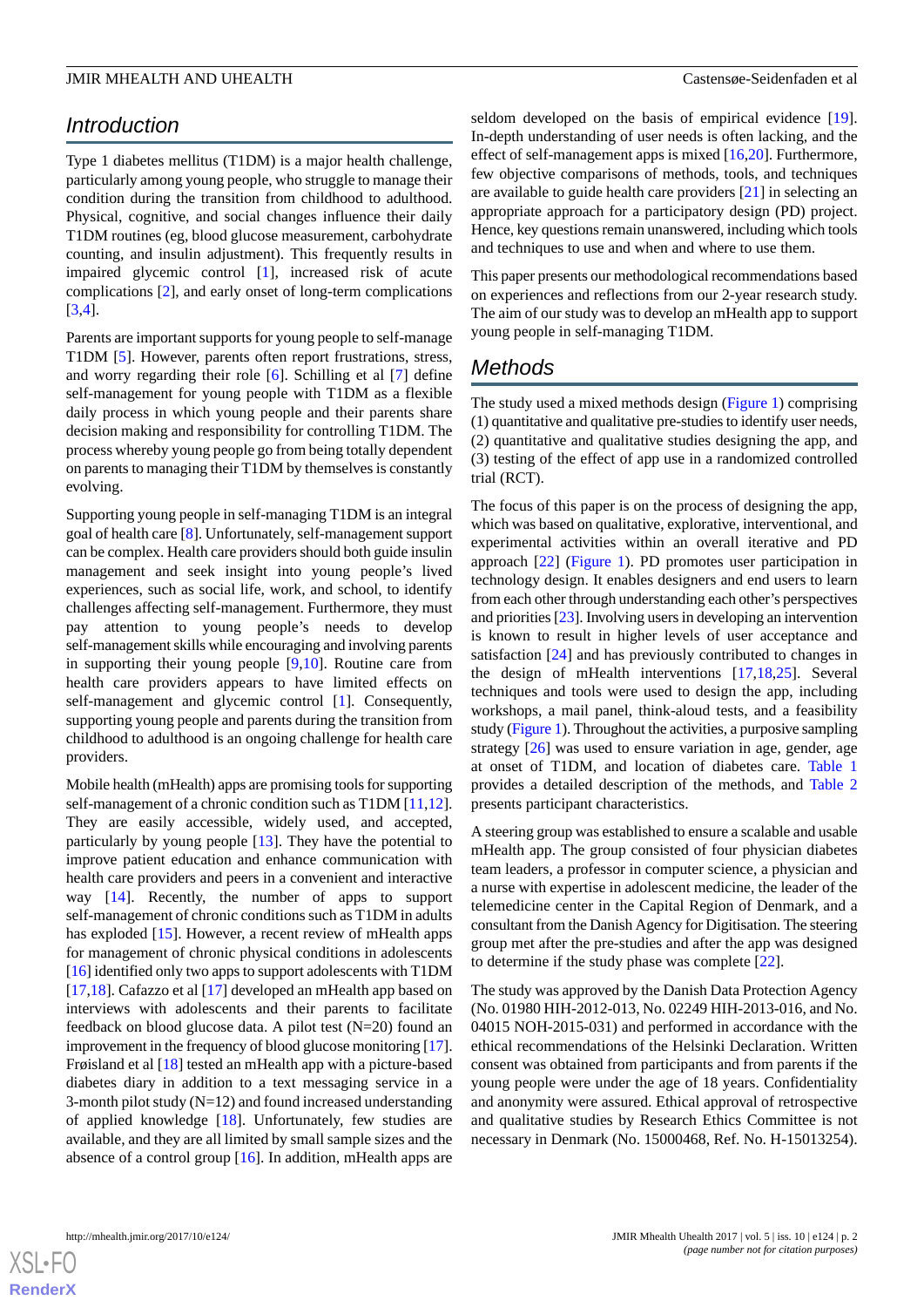<span id="page-2-0"></span>**Figure 1.** Mixed methods design.



<span id="page-2-1"></span>

| Table 1. Detailed description of app design. |  |  |  |  |  |
|----------------------------------------------|--|--|--|--|--|
|----------------------------------------------|--|--|--|--|--|

| Activity          | Aim                                                                 | Participants                                                                                                                                                                                                                 | Data collection                                                                                                                               | Data analysis                                                                                           |
|-------------------|---------------------------------------------------------------------|------------------------------------------------------------------------------------------------------------------------------------------------------------------------------------------------------------------------------|-----------------------------------------------------------------------------------------------------------------------------------------------|---------------------------------------------------------------------------------------------------------|
| Workshops         | To develop an app to support<br>young people to self-manage<br>T1DM | Inclusion criteria for young<br>people (and parents): 14-22<br>years old, T1DM ≥1 year, no<br>psychiatric disorders, in pedi-<br>atric care or adult care                                                                    | Workshop themes: My dia-<br>betes; App functions; Sensitive<br>topics; Future; To my parents;<br>Knowledge and skills; Design<br>and language | Findings summarized for the<br>IT company to describe func-<br>tionality and modes of interac-<br>tion. |
|                   |                                                                     | Inclusion criteria for health care<br>providers: on the diabetes team<br>at an adult or a pediatric and<br>adolescent diabetes clinic and<br>with $\geq 1$ year experience work-<br>ing with young people with dia-<br>betes | Brainstorming, prioritizing,<br>feedback, and prototyping were<br>recorded and artifacts collected.                                           |                                                                                                         |
| App prototyping   | To design the first version of<br>the app                           | IT company; young people with<br>T1DM and parents; health care<br>providers; experts (interactive<br>design students, illustrator,<br>journalist, movie creator)                                                             |                                                                                                                                               |                                                                                                         |
| Mail panel        | To ensure a reliable and scal-<br>able app                          | See workshop inclusion crite-<br>ria.                                                                                                                                                                                        | The participants provided writ-<br>ten feedback on prototype ver-<br>sions.                                                                   | Feedback categorized by<br>themes.                                                                      |
| Think-aloud test  | To ensure a reliable and scal-<br>able app                          | See workshop inclusion crite-<br>ria. Could not have participated<br>in previous study activities.                                                                                                                           | Participants "thought aloud"<br>while performing tasks cover-<br>ing the main functions; record-<br>ings and observations.                    | Feedback categorized by<br>themes.                                                                      |
| Feasibility study | To test and evaluate the app in<br>a real-life setting              | See workshop inclusion crite-<br>ria; had participated in think-<br>aloud test.                                                                                                                                              | Young people and health care<br>providers tested the app for 5<br>weeks and completed question-<br>naires.                                    | Feedback categorized by<br>themes.                                                                      |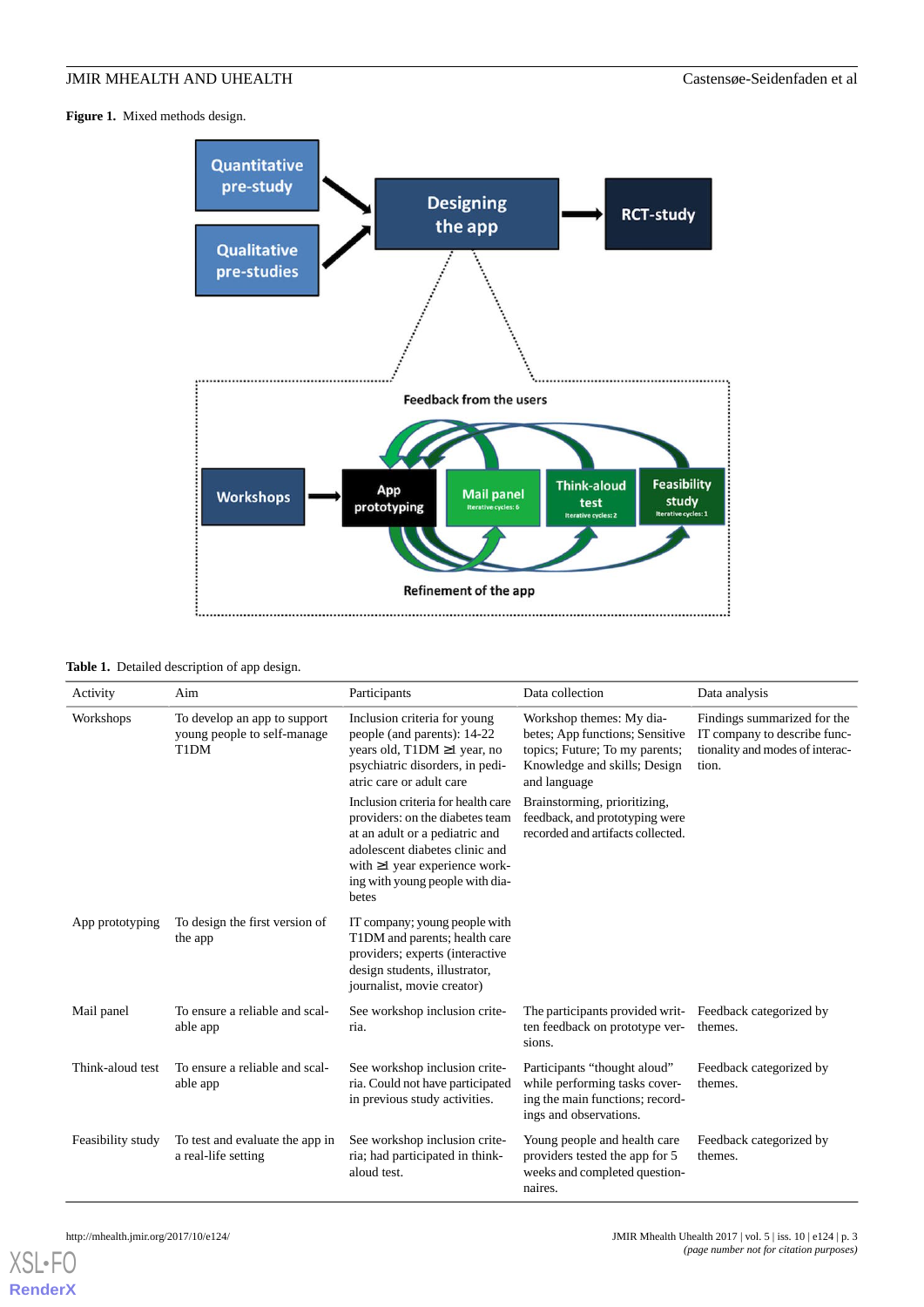<span id="page-3-0"></span>**Table 2.** Participant characteristics.

|                                | Workshops<br>$(n=41)$    |                            |                              | Mail panel<br>$(n=49)$   |                          |                 | Think-aloud test<br>$(n=16)$ |                   |                | Feasibility study<br>$(n=44)$ |                 |
|--------------------------------|--------------------------|----------------------------|------------------------------|--------------------------|--------------------------|-----------------|------------------------------|-------------------|----------------|-------------------------------|-----------------|
|                                | $YP^a$<br>$(n=17)$       | P <sub>b</sub><br>$(n=10)$ | HCP <sup>c</sup><br>$(n=14)$ | YP<br>$(n=20)$           | P<br>$(n=3)$             | HCP<br>$(n=26)$ | YP<br>$(n=6)$                | P<br>$(n=4)$      | HCP<br>$(n=6)$ | YP<br>$(n=6)$                 | HCP<br>$(n=38)$ |
| Age in years,<br>median $(SD)$ | 19(1.7)                  |                            |                              | 19(2.4)                  |                          |                 | 18(3.0)                      |                   |                | 18(3.0)                       |                 |
| Female, n (%)                  | 11(65)                   | 6(60)                      | 13 (93)                      | 12(60)                   | 1(33)                    | 19(73)          | 3(50)                        | 3(75)             | 6(100)         | 3(50)                         | 29 (76)         |
| Pediatric department, n (%)    |                          |                            |                              |                          |                          |                 |                              |                   |                |                               |                 |
| Nordsjælland                   | 3(18)                    | 2(20)                      | 3(21)                        | 5(25)                    | 1(33)                    | 3(12)           | 1(17)                        | 1(25)             | 1(17)          | 1(17)                         | 5(13)           |
| Herley                         | 2(12)                    | 3(30)                      | 1(7)                         | 2(10)                    | 1(33)                    | 4(15)           | 1(17)                        | 1(25)             | 1(17)          | 1(17)                         | 8(21)           |
| Roskilde                       | 0(0)                     | 0(0)                       | 0(0)                         | 0(0)                     | 0(0)                     | 3(12)           | 1(17)                        | 1(25)             | 1(17)          | 1(17)                         | 5(13)           |
| Adult department, n (%)        |                          |                            |                              |                          |                          |                 |                              |                   |                |                               |                 |
| Hillerød                       | 8(47)                    | 4(40)                      | 4(29)                        | 8(40)                    | 1(33)                    | 6(23)           | 1(17)                        | 1(25)             | 1(17)          | 1(17)                         | 6(16)           |
| Steno                          | 4(24)                    | 1(10)                      | 6(43)                        | 5(25)                    | 0(0)                     | 8(31)           | 1(17)                        | 0(0)              | 1(17)          | 1(17)                         | 9(24)           |
| Køge                           | 0(0)                     | 0(0)                       | 0(0)                         | 0(0)                     | 0(0)                     | 2(8)            | 1(17)                        | 0(0)              | 1(17)          | 1(17)                         | 5(13)           |
| Profession, n (%)              |                          |                            |                              |                          |                          |                 |                              |                   |                |                               |                 |
| Physician                      |                          |                            | 4(29)                        | $\overline{\phantom{0}}$ |                          | 13(50)          | $\overline{\phantom{0}}$     |                   | 1(17)          | $\qquad \qquad -$             | 15(40)          |
| Nurse                          | $\overline{\phantom{0}}$ | -                          | 6(43)                        | $\overline{\phantom{0}}$ | $\overline{\phantom{0}}$ | 9(35)           | $\overline{\phantom{0}}$     | $\qquad \qquad -$ | 3(50)          | $\qquad \qquad -$             | 17(45)          |
| Dietician                      |                          |                            | 4(29)                        | $\overline{\phantom{0}}$ |                          | 4(15)           | $\overline{\phantom{0}}$     |                   | 2(33)          | $\qquad \qquad -$             | 6(16)           |

<sup>a</sup>YP: young people

<sup>b</sup>P: parents

<sup>c</sup>HCP: health care providers

# **Quantitative and Qualitative Studies Identifying User Needs**

Before designing the app, we explored the needs of young people for self-managing T1DM and possible ways to support these needs. We conducted four main activities.

In a retrospective cohort study ( $n=126$ ) [[27\]](#page-12-15), we found that more than 90% of adolescents had a suboptimal level of hemoglobin A1c around transfer from pediatric to adult care. Those who did not attend clinic visits, whose parents were divorced, or who had a learning disability and/or mental health condition had a higher risk of poor metabolic control.

Using visual storytelling with young people with T1DM (N=9) and their parents  $(N=13)$  [\[28](#page-12-16)], we explored users' experiences of living with T1DM in individual interviews based on their personal photographs. Young people and their parents experienced the same concerns and challenges related to living with T1DM. They seldom shared these concerns and challenges with each other, which led to misunderstandings, frustration, and conflicts. Four major themes occurred consistently among young people and their parents:

1. Striving for safety. Young people and parents tried to create a "safety net" (ie, hotline, juice, preparing friends) not to risk hypoglycemia. Some adolescents chose to have a high level of blood glucose preventing hypoglycemia, which was supported by some parents.

- 2. Striving for normality. Young people often felt different from their peers carrying the burden of T1DM. Some tried to be normal by ignoring T1DM, and some parents felt sorry for their child supporting these "breaks." Peers with diabetes helped many feel normal.
- 3. Striving for independence. Young people and parents longed for the young people to be independent in T1DM management. However, young people faced obstacles such as lack of T1DM knowledge, skills, and parental support. Some avoided clinical visits to hide their incompetence in self-management.
- 4. Worrying about the future. Both parties worried about the future, such as the risk of long-term complications. Parents thought their child did not worry and chose not to talk about it. However, young people felt alone with their worries, not sharing them with anyone.

In individual interviews with 24 health care providers (10 physicians, 10 nurses, 4 dietitians; unpublished data), we explored health care provider's attitudes towards implementing an app in clinical settings. Two major themes were identified: a new way to collaborate and losing control. All health care providers emphasized that an app could help improve their collaboration with the young people by breaking the ice and helping them investigate young people's real challenges and concerns and by providing ongoing support between clinic visits. On the other hand, health care providers feared losing control of the content of consultations. They feared that their authority would be questioned if they lacked competency with the app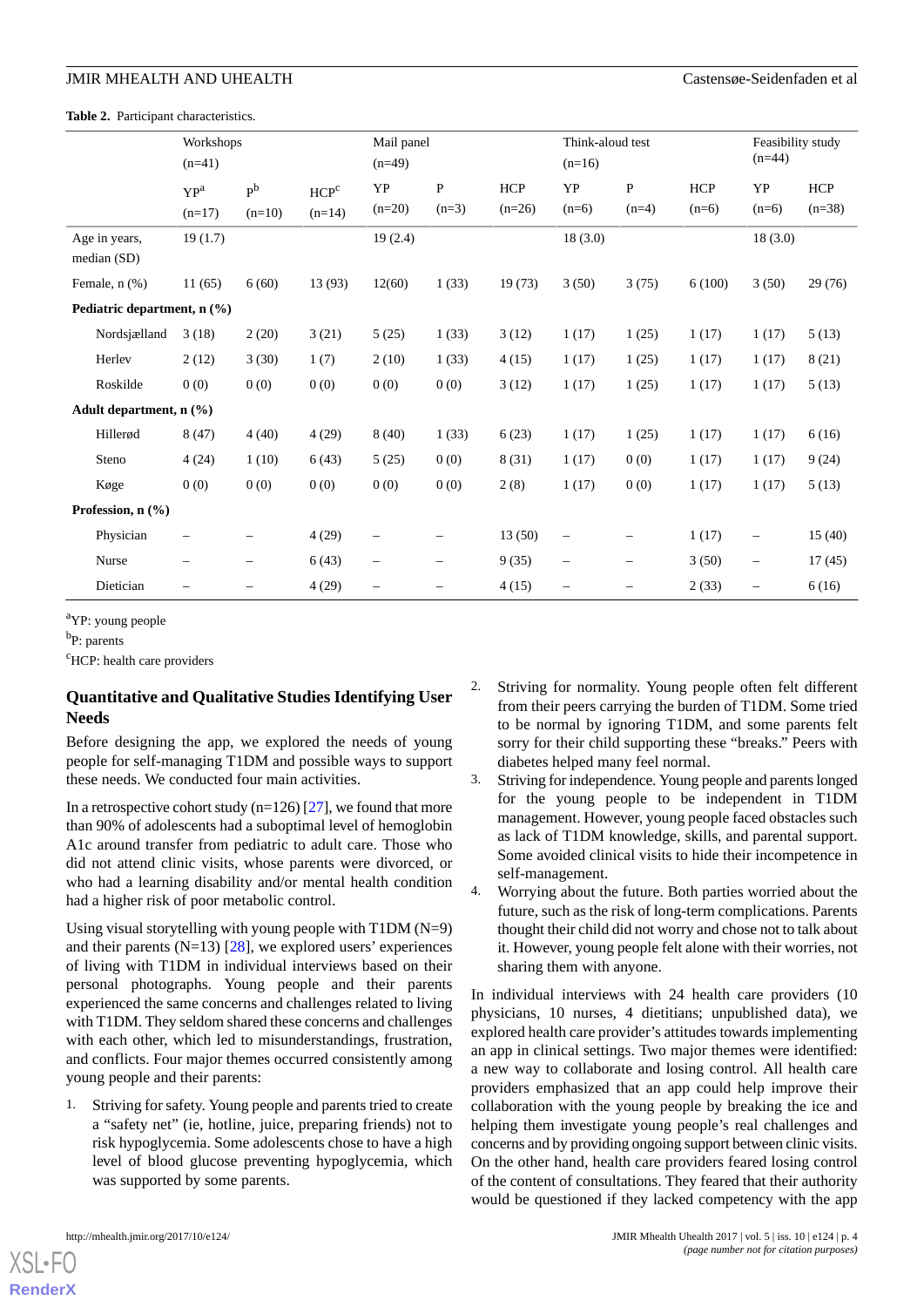and that its use would be too time-consuming. Health care providers preferred electronic messages to be sent to their work email addresses so they would not have to check two devices.

Finally, we identified relevant security regulations to ensure we met the national standards for login procedures and exchanging messages with peers and health care providers. Compliance with security regulations was assured through six regular meetings throughout the design process with consultants from an IT company and from a public health-technology center.

# **Designing the App**

To develop the mHealth app to support young people in self-managing T1DM, we invited young people with T1DM, their parents, and health care providers to participate in workshops. The first version of the app was developed from the workshop findings.

# *Workshops*

Seven workshops were held in November and December 2014. In total, 17 young people aged 16-21 years, 10 parents, and 14 health care providers participated in one or more workshops ([Table 2\)](#page-3-0). In addition, 26 individuals with specialized expertise and knowledge, such as dieticians, psychologists, a social worker, interactive design students, a journalist, information technology (IT) consultants, a telemedicine consultant, and other health care providers with an interest in adolescent medicine, participated in workshops to find ways to meet the needs of the young people and their parents. Each workshop included 11-21 participants ([Multimedia Appendix 1\)](#page-11-11).

Workshop content was based on the results from our quantitative and qualitative pre-studies [[27](#page-12-15)[,28](#page-12-16)]. The results from the pre-studies were merged by a mixed methods concurrent design [[29\]](#page-12-17) to interpret the challenges that young people and parents face living with T1DM. By applying a mixed methods sequential design [[29\]](#page-12-17), the results from the pre-studies were used to inform workshops. As an example, visual storytelling elucidated young people's lack of T1DM knowledge, which was used in Workshop 6 "Knowledge and skills." Workshop themes are listed in [Table 1](#page-2-1). Each workshop lasted 2½ hours and included a 5-minute introduction, individual brainstorming, prioritizing ideas, and sketching prototypes based on the ideas. Workshop participants were grouped by whether they were young people, parents, or health care providers. The workshops were audioand video recorded. All input (Post-it notes, flip charts, prototypes, digital records) were collected and categorized by theme; the IT company incorporated the final list of themes into a description of functionality and modes of interaction.

# *App Prototyping*

The IT company built a preliminary version of the app on iOS and Android platforms. Interactive design students were invited to improve the app design and create animations. Young people with T1DM created video self-portraits ("selfies") on a variety of topics, such as how to tell peers one has T1DM or their experiences with low blood sugar. A professional illustrator created graphic elements, and a journalist wrote youth-friendly texts and tips. Experienced providers on diabetes teams

 $XS$  $\cdot$ FC **[RenderX](http://www.renderx.com/)** (physicians, nurses, dieticians, psychologists, and social workers) revised and approved the final app content.

We were unable to fulfill all needs identified by users. For example, we did not add a mentor/mentee function due to the complexity of evaluating this intervention. However, a supplementary Web-based secure messaging function for health care providers was developed to enable contact with young people. [Multimedia Appendix 1](#page-11-11) provides an overview of the needs addressed in each of the workshops, the main ideas identified, and the resulting functionality and modes of interaction in the app.

We aimed to evaluate and refine the app. Our primary concern was its usability and feasibility; the IT company took responsibility for technical testing. Our evaluation relied on three techniques (mail panel, think-aloud testing, and feasibility study). A mixed methods sequential design [\[29](#page-12-17)] connected findings and ideas from one qualitative study in the design phase to the next to iteratively inform the prototyping and refinement of the app.

# *Mail Panel*

A mail panel comprising 20 young people aged 17-26 years, 3 parents, and 26 health care providers gave feedback on screen shots of the app (mock-ups) and first versions of the app (test flights) in six iterative cycles from March to October 2015. The panel received mail with questions and attached mock-ups (Cycles 1-4) or test flights (Cycle 5-6). The questions focused on layout, content, and functions. The feedback was collected, and the IT company refined the app before the next cycle ([Multimedia Appendix 2](#page-11-12)).

# *Think-Aloud Testing*

Think-aloud tests [[30\]](#page-12-18) were performed to understand how users experienced the app interface [\[31](#page-12-19)]. Six young people aged 15-22 years, 4 parents, and 6 health care providers participated. None of the young people or parents had participated in previous activities. In individual sessions that lasted 15-53 minutes, participants were asked to verbalize their thoughts while performing app-related tasks [\(Multimedia Appendix 3\)](#page-11-13). Tasks were designed in collaboration with the IT company to test the interface. Participants were prompted if they found thinking aloud challenging (eg, "Tell me what you are thinking"). The sessions were digitally recorded and observed, and comments and nonverbal reactions were noted. Data were categorized by themes. Based on the feedback, the IT company refined the app before next cycle. A total of two iterative cycles were completed (Cycles 5 and 6; [Multimedia Appendix 2\)](#page-11-12) in September and October 2015.

# *Feasibility Study*

A 5-week feasibility study was conducted from October to December 2015 [[32,](#page-12-20)[33](#page-12-21)]. Author PC-S presented the app to a total of 38 health care providers individually  $(n=13)$  or in eight groups (n=25). The presentation included a summary of young people's and parents' needs [[28\]](#page-12-16), a 15-minute introduction to the app, and two role-playing scenarios in which health care providers were asked to introduce the app and use it as a dialogue ice breaker while a colleague or PC-S played the role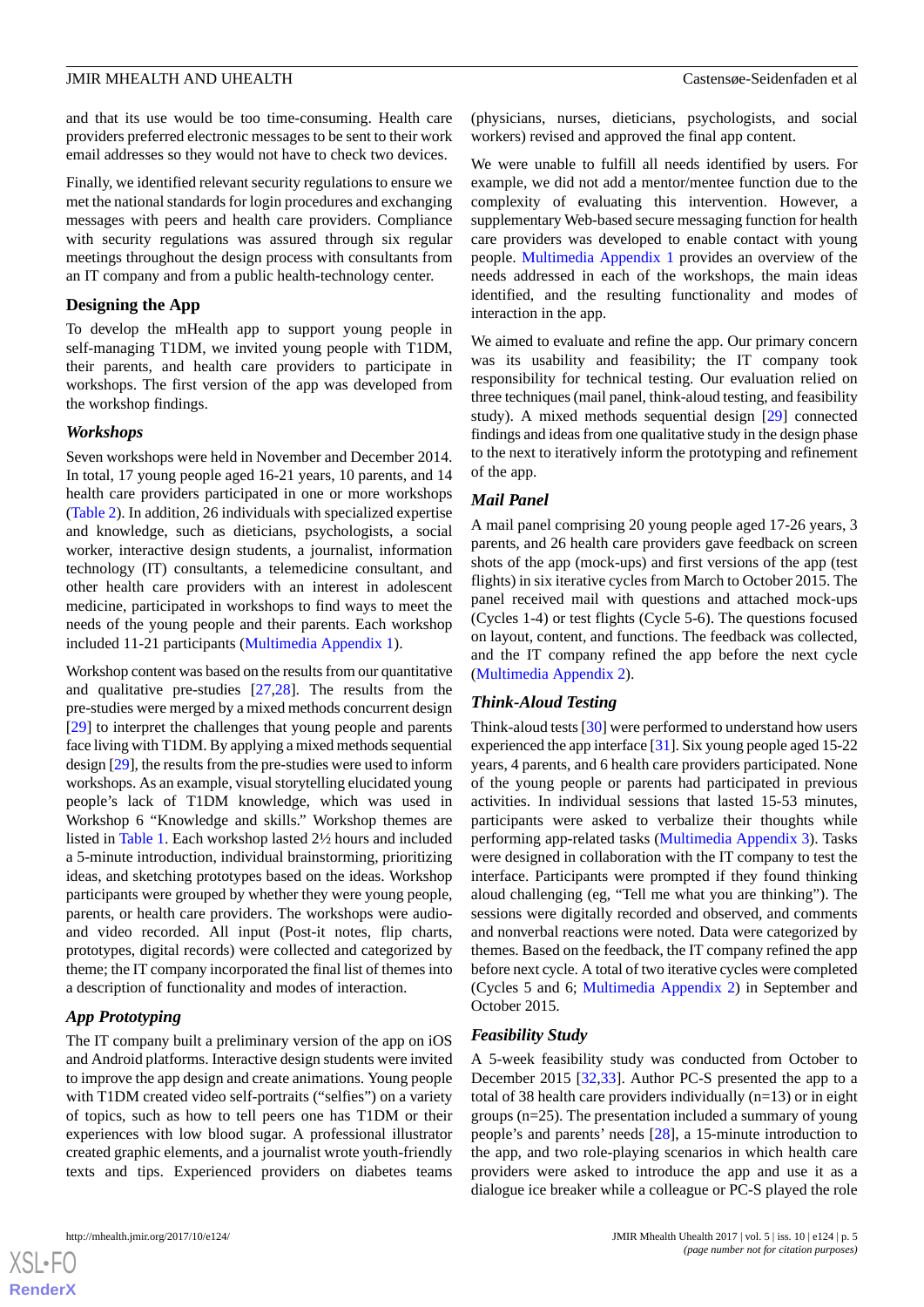of a young person with T1DM. Finally, health care providers were asked to familiarize themselves with the app in their outpatient clinics and use it with at least 2 young people with T1DM during the 5-week study period. Feasibility was evaluated by an electronic questionnaire sent to health care providers that contained questions such as:

- Does the app work on your device?
- To whom have you introduced the app?
- What challenges have you experienced using the app?
- What has to be changed before conducting an RCT evaluating the app?

Six young people aged 15-22 years who had participated in think-aloud tests were individually introduced to the app in 15-minute sessions and asked to test it for 5 weeks at home and in cooperation with their health care providers and parents. They received a paper questionnaire with questions such as:

- Has the app helped you?
- How has the app helped you?
- Have you used the app in collaboration with health care provider or parent?
- Would you recommend the app to peers?

The questions were based on previous experiences of the IT company with app development; 2 health care providers and 2 young people assessed face validity before the questionnaire was distributed to test participants. Their responses were categorized into themes, and the IT company made final refinements of the app based on the feedback.

# *Young With Diabetes App*

The final mHealth solution consists of the app "Young with Diabetes" (YWD) and an additional Web-based mail module through which health care providers receive messages from young people. The eight main functions in the app are outlined in [Figure 2.](#page-6-0)

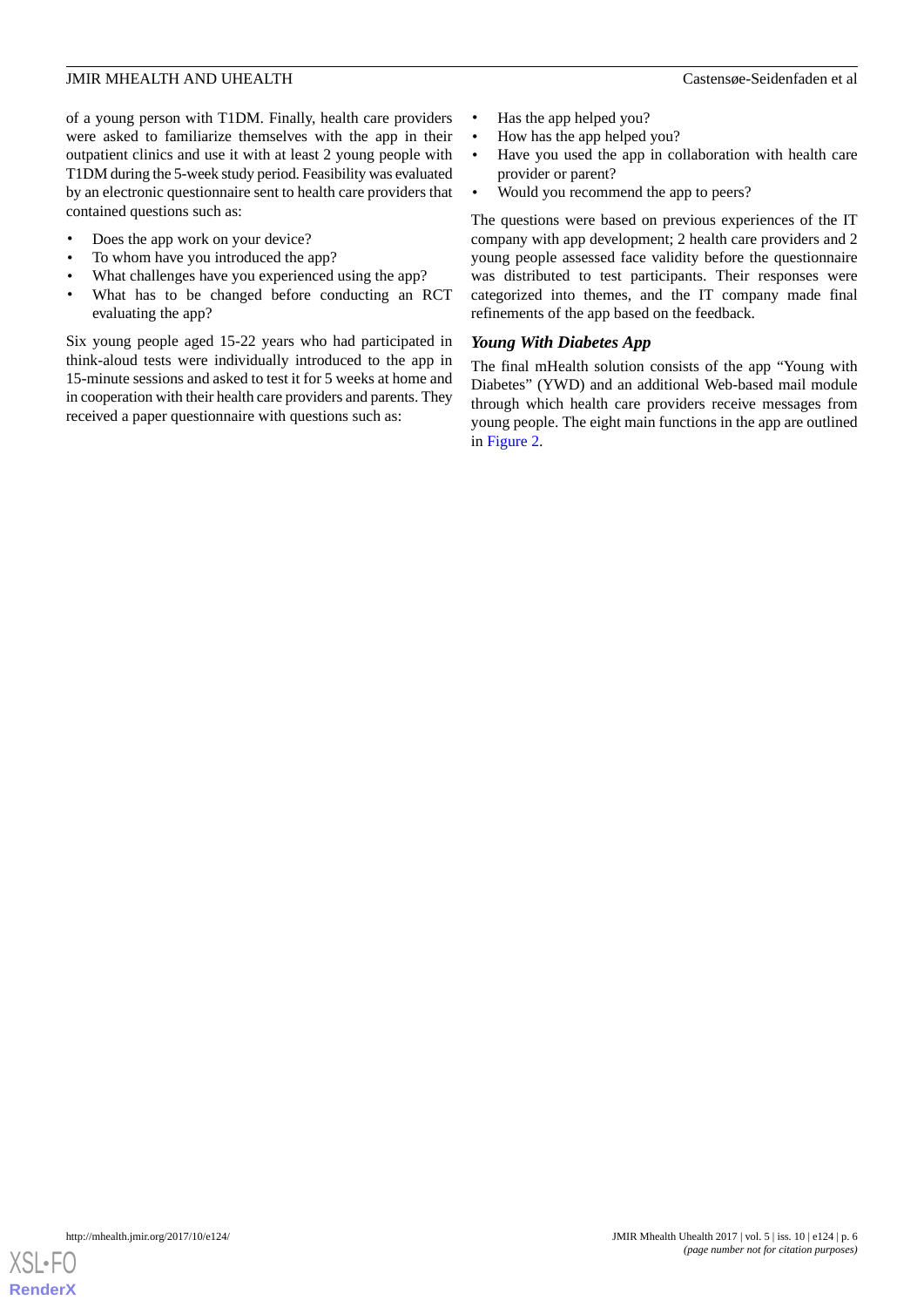<span id="page-6-0"></span>**Figure 2.** Young with Diabetes.



# *Results*

Our experience yielded valuable learnings and a set of recommendations for future app development ([Table 3](#page-8-0)).

# **Mixed Methods Design**

A mixed methods design allowed us to obtain a nuanced understanding of users' needs and challenges before the workshops [[29\]](#page-12-17). This knowledge was essential to guiding both workshop content and design of the app. In addition, we used a variety of qualitative techniques to explore how users viewed and assessed YWD. This gave us a better understanding of the app content, user interface, and technical issues and was invaluable to further refining the app before implementation.

 $X$ SI • FO **[RenderX](http://www.renderx.com/)** By applying a mixed methods design [[29\]](#page-12-17), the findings from the pre-studies informed the design process resulting in a final version of YWD that met the users' needs and challenges. As an example, one of the findings from visual storytelling was "striving for normality." Young people strove for normality in order to not feel different from their peers without T1DM. In addition, meeting peers with T1DM often helped them feel normal. This finding was approached in Workshop 3 "Sensitive topics," where ideas were generated on how to support young people to feel normal. The final app consequently ended up with a chat room and video self-portraits to share experiences with peers, in addition to an information topic on how to tell others that you have T1DM. Furthermore, the parent section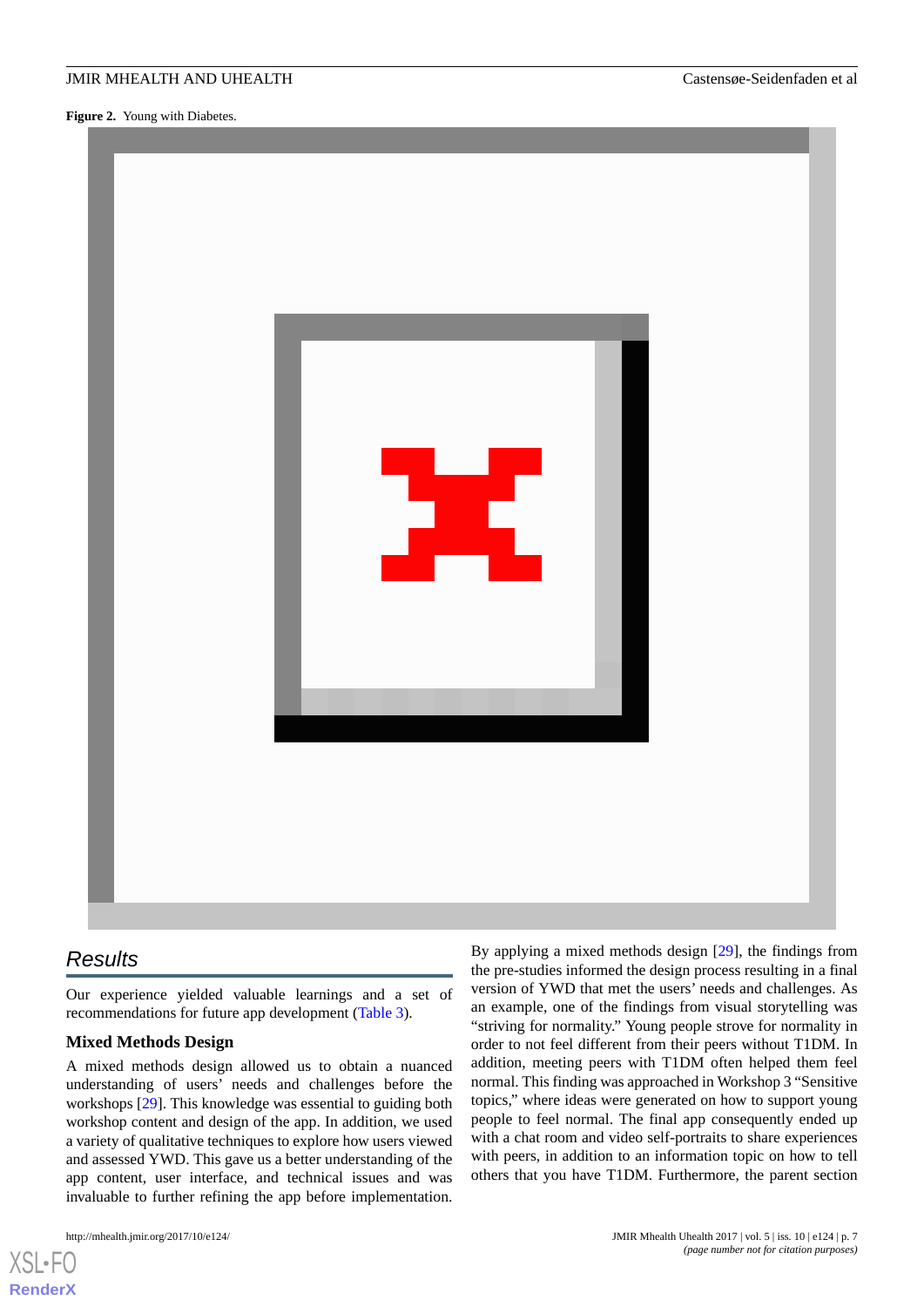informed parents on how it can actually be to have T1DM including the young peoples'struggle for normality.

Applying a mixed methods design is consistent with a recent design study [\[34](#page-12-22)] reporting that qualitative and quantitative results contributed to a comprehensive understanding of the technology and area of concern. On the contrary, a recent PD project [[35](#page-13-0)] developed a patient-centered mHealth app for young people with T1DM and their parents using only qualitative methods, which provided limited information for improving the app. A mixed methods design is highly recommended for future PD projects to gain a comprehensive and nuanced knowledge of the area of concern and meet the needs of users [\[29](#page-12-17)].

#### **Participatory Approach**

Our PD approach engaged all types of end users (young people, parents, and health care providers) in designing the app. End users were essential collaborators, helping researchers and designers further understand their challenges and needs, generating ideas, giving feedback, and testing the new technology to ensure a usable and feasible product. Similar to previous PD projects [\[17](#page-12-5)[,18](#page-12-6)[,25](#page-12-13)], user input contributed to crucial changes in the technology. We found that different types of users had different approaches when engaged in workshop activities. For example, young people generally found it easier to create paper prototypes than did parents, and health care providers and young people often shared new apps with each other, fostering new ideas. We also found it useful to separate workshop participants by user type because they seemed to share ideas more readily than they did in mixed groups. More research is needed to improve our understanding of how best to engage subgroups of participants and which tools and techniques best suit each type of end user.

Giving a voice to end users and designers and respecting their different views is key to success when developing new technology [\[17](#page-12-5),[18](#page-12-6)[,24](#page-12-12),[25\]](#page-12-13). However, we found it challenging to resolve conflicting views on functionality while taking resources, such as finances and time, into account [[21,](#page-12-9)[36\]](#page-13-1). The seven workshops yielded large amounts of user input and feedback: 46 hours of digital records in addition to several Post-it notes, flip charts, pictures, etc. PC-S, the IT company, and the steering group made final decisions about app content.

Taking resources into consideration, they had to eliminate some user-requested functions, such as a mentor/mentee function, a monthly newsfeed, customizing the app, and the ongoing possibility of uploading new video self-portraits. Future app development should consider incorporating these functions, since customization is especially known to be critical for app engagement [[35\]](#page-13-0). In addition, guidelines are needed as to how to manage (collect, analyze, and prioritize) data in future PD projects [\[36](#page-13-1),[37\]](#page-13-2). For example, we were challenged by questions such as: Should digital records be transcribed? How should data be analyzed in PD activities? How do we prioritize and eliminate ideas that are highly valued? Such guidance may help to limit the large amount of data that often challenge PD projects [\[36](#page-13-1)] and reduce time-consuming data management activities.

#### **Diverse Team of Experts**

Researchers, designers, or end users alone could not have created YWD. The expertise of a diverse team was crucial to building a new health care technology platform and creating the content (eg, information, quizzes, pictures, illustrations, movies, video self-portraits). The authors collaborated with educational institutions such as the Danish School of Media and Journalism to obtain needed expertise at minimal cost and provide students with "real life" projects. In addition, a public-private partnership was established between the hospital and the IT company. The partnership created a team of highly engaged stakeholders who contributed to the study and shared an interest in the study's success. We strongly recommend establishing multidisciplinary team before developing an mHealth app in health care, which is consistent with previous studies [[38\]](#page-13-3). In addition, it may be beneficial for health care providers, who are often inexperienced in designing new technology, to cooperate with an expert in conducting PD projects to guide the design process. Stakeholders who are considering developing an mHealth app may benefit by meeting with experts, such as innovation and security consultants and lawyers (to draft a partnership agreement) very early in the process. For instance, a group has been established in the capital region of Denmark to guide health care providers through facets of new app studies such as addressing security regulations, facilitating workshops, etc [\[39](#page-13-4)].

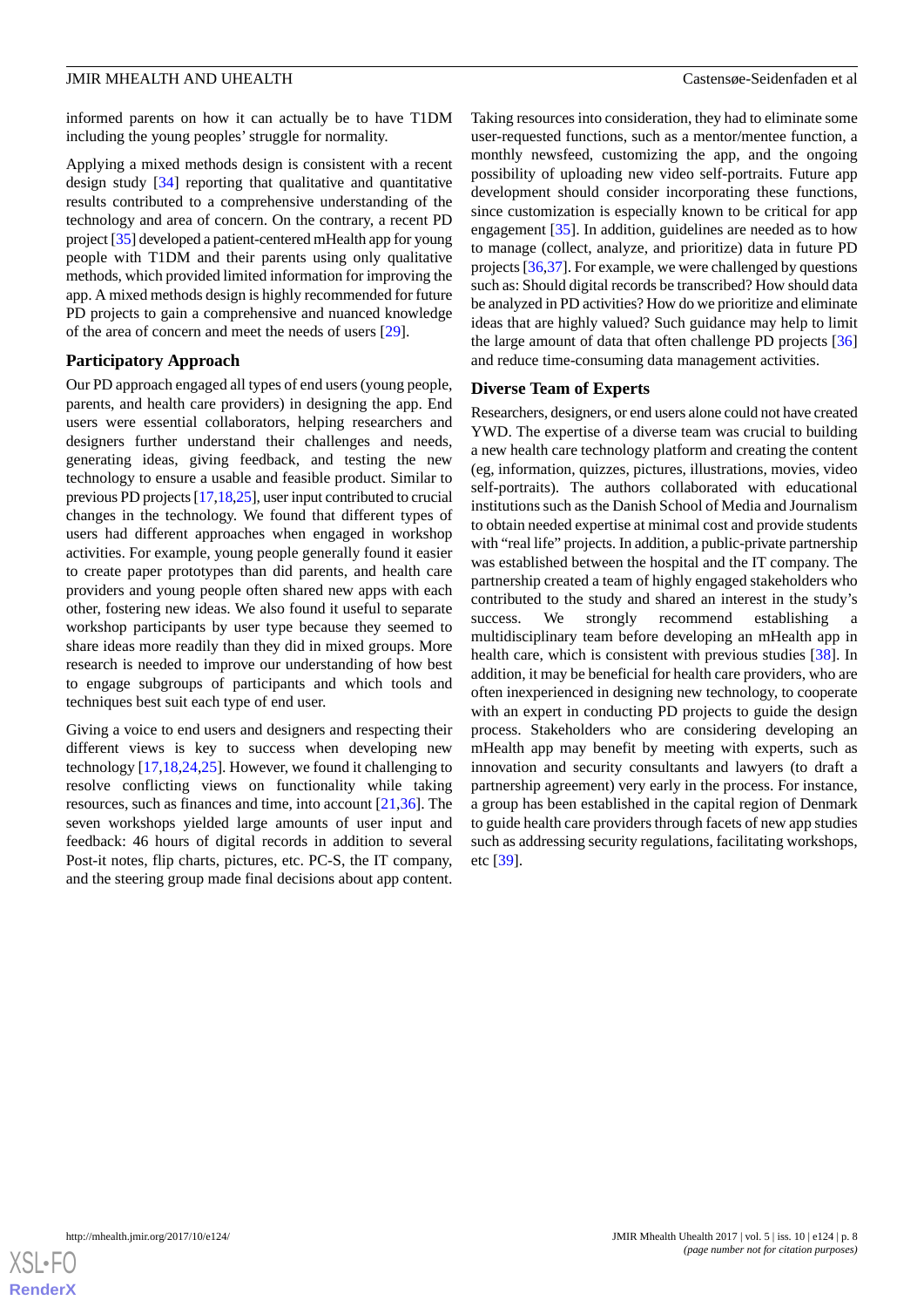<span id="page-8-0"></span>

| Challenges                                                    | Experiences                                                                                                                                                                                                                           | Recommendations                                                                                                                                                                     | Suggestions for further research                                                                                                                    |
|---------------------------------------------------------------|---------------------------------------------------------------------------------------------------------------------------------------------------------------------------------------------------------------------------------------|-------------------------------------------------------------------------------------------------------------------------------------------------------------------------------------|-----------------------------------------------------------------------------------------------------------------------------------------------------|
| Engaging user subgroups                                       | Participants who are separated in<br>user groups seemed freer to share<br>ideas than they may have been in<br>mixed groups.                                                                                                           | Separate participants in user groups<br>in workshops sessions.                                                                                                                      | What tools and techniques are best<br>suited for different types of end<br>users (ie, young people, parents,<br>health care providers)?             |
|                                                               | Young people found it easier to<br>create paper prototypes, compared<br>to parents and health care providers.                                                                                                                         | Creating paper prototypes is an ef-<br>fective tool for engagement, especial-<br>ly with young people in activities to<br>generate ideas.                                           |                                                                                                                                                     |
| Resolving conflicting views on<br>functionality               | The IT company and the steering<br>group made the final decisions about<br>the content of the app.                                                                                                                                    |                                                                                                                                                                                     | Incorporate eliminated functions in<br>a future version since users wanted<br>them.                                                                 |
|                                                               | Functions (mentor/mentee-function,<br>customization, and monthly news-<br>feed) were eliminated due to lack of<br>resources.                                                                                                          |                                                                                                                                                                                     | How to prioritize and eliminate user<br>ideas?                                                                                                      |
| Meeting requirements for building<br>an mHealth app           | A diverse team of experts was cru-<br>cial to meeting the challenge of<br>building a new technology platform<br>within health care.                                                                                                   | Invite end users, designers, and a<br>diverse team of experts (eg, illustra-<br>tors, journalists) to participate in<br>workshops.                                                  |                                                                                                                                                     |
|                                                               |                                                                                                                                                                                                                                       | Collaborate with other educational<br>institutions to meet the need for ex-<br>pertise with minimal cost.                                                                           |                                                                                                                                                     |
|                                                               |                                                                                                                                                                                                                                       | Establish public-private partnerships<br>to combine resources and ensure<br>engagement from all stakeholders.                                                                       |                                                                                                                                                     |
|                                                               |                                                                                                                                                                                                                                       | Consider engaging an innovation<br>consultant to guide the PD process.                                                                                                              |                                                                                                                                                     |
|                                                               |                                                                                                                                                                                                                                       | Set aside enough time to build the<br>$app - it$ always takes more time than<br>expected.                                                                                           |                                                                                                                                                     |
|                                                               |                                                                                                                                                                                                                                       | Invite users to participate in meet-<br>ings with the IT company during<br>app building.                                                                                            |                                                                                                                                                     |
| Designing and refining technology<br>in a rapid, low-cost way | Main activities resulted in large<br>amounts of data (eg, 46 hours of<br>digital records from workshops).                                                                                                                             | Prolong the prototype stage before<br>developing complex expensive<br>technology.                                                                                                   | Guidelines are needed on how to<br>collect, analyze, and prioritize data.                                                                           |
|                                                               | Ongoing user input from iterative<br>cycles helped designers understand<br>user needs and refine the app.                                                                                                                             | Consider workshops as an ongoing<br>iterative activity in which users give<br>feedback and propose new ideas to<br>prototypes.                                                      | More efficient methods, tools, and<br>techniques are needed to meet the<br>rapid development within technolo-<br>gy to avoid outdated app versions. |
|                                                               | Expensive technology challenged<br>our ability to meet the users input.                                                                                                                                                               | Use living labs to simulate hospital<br>or home settings to try out paper<br>prototypes and explore future ways<br>to use the new technology.                                       | How do we reduce resource (money<br>and time) use?                                                                                                  |
| Improving the user interface                                  | The mail panel functioned as a con-<br>sulting panel and provided feedback<br>in a short time that improved the app<br>content. The think-aloud tests ex-<br>plored how users assessed the app<br>(ie, navigation, technical errors). | We highly recommend both a mail<br>panel and think-aloud tests in future<br>PD studies, given the valuable input<br>and the low cost and speed of con-<br>ducting these techniques. | Solicit larger panels using social<br>media (eg, Facebook, Twitter) to<br>comment and share ideas.                                                  |
|                                                               | Combining mail panel and think-<br>aloud tests resulted in a substantial<br>reduction of user problems.                                                                                                                               | Add digital videos and screen<br>records in think-aloud tests to regis-<br>ter physical actions, supporting the<br>interpretation of the results.                                   | Introduce a panel in an earlier phase<br>to supplement or replace face-to-<br>face workshops.                                                       |
| Implementing technology in health<br>care                     | Interviews with health care<br>providers helped us understand bar-<br>riers to introducing new technology.                                                                                                                            | Include end users in all phases of a<br>PD project to ensure adoption.                                                                                                              | How to teach health care providers<br>to use new technology in collabora-<br>tion with young people and parents?                                    |



**[RenderX](http://www.renderx.com/)**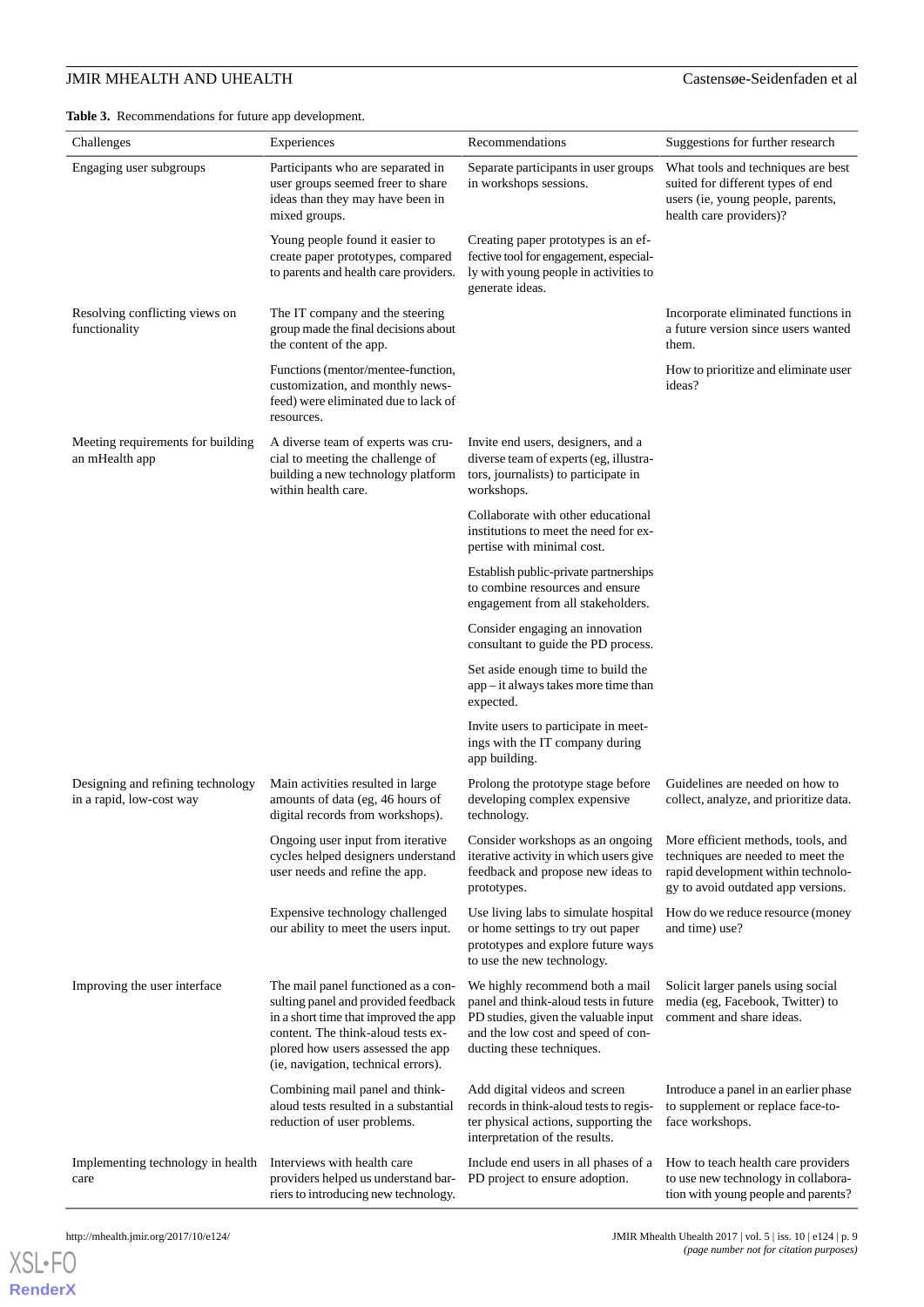| Challenges | Experiences                                                                                 |                                                                          | Suggestions for further research |  |  |
|------------|---------------------------------------------------------------------------------------------|--------------------------------------------------------------------------|----------------------------------|--|--|
|            | tests, and feasibility study helped us to implementation.<br>to ensure a user-friendly app. | Workshops, mail panel, think-aloud Feasibility test new technology prior |                                  |  |  |
|            | The feasibility study revealed imple-<br>mentation barriers.                                | Provide a hotline in case of techni-<br>cal difficulties.                |                                  |  |  |
|            |                                                                                             | Teach health care providers how to<br>use the technology prior to test.  |                                  |  |  |

#### **Iterations**

Iterative cycles were introduced based on the feedback from the mail panel, think-aloud tests, and the feasibility study. However, the expensive nature of the technology, which had been developed after workshops before the iterative cycles began, challenged our ability to address user input that arose during iterative cycles after app development. Future studies should prolong the prototype stage. Workshops could be considered as an ongoing iterative activity to enable users to give feedback on mock-ups and propose new ideas. In addition, living labs [\[40](#page-13-5)] and scenarios could be used to simulate a hospital or home setting where users could explore paper prototypes early in the design process, reflecting on ways to use the new technology [\[23](#page-12-11)]. Living labs have previously proved useful to making quick adjustments to prototypes [[41\]](#page-13-6) before developing complex, expensive technology [\[23](#page-12-11)]. Currently, a need exists to evaluate new approaches and explore more efficient methods, tools, and techniques for rapid technology development.

#### **Mail Panel and Think-Aloud Tests**

YWD was evaluated by a mail panel and think-aloud tests before the feasibility test. The mail panel provided valuable user feedback in a short time frame, such as when researcher and designers were uncertain about the front-page design of YWD ([Multimedia Appendix 2\)](#page-11-12). The panel primarily improved the app content by reporting incorrect or missing information, misspellings, and information overload, whereas the think-aloud tests largely explored how users assessed the app interface (navigation, technical errors, and layout). As an example, think-aloud test participants were not able to locate the "tips package" located in the reminder function. This resulted in the creation of a separate tips package function. Similarly, think-aloud test participants perceived the icon illustrating the carbohydrate-counting quiz score as a download symbol and began to wait; the icon was subsequently changed. Combining the mail panel and think-aloud tests made it possible to improve the app's usability [\[36](#page-13-1)]. In keeping with previous usability studies, we found a substantial reduction in user-identified problems between iterations [\[21](#page-12-9)]. Given the valuable input and the low cost and speed with which these techniques can be used, we highly recommend both mail panel and think-aloud tests in future PD projects. In think-aloud tests, we recommend adding digital videos and screen recordings to register physical actions, making the analyses more objective [[21\]](#page-12-9) and supporting designers'interpretation of the results. Technology evaluations may be expanded by engaging a larger panel via social media such as Facebook and Twitter, thus disseminating ideas in a viral way and accomplishing iterations quickly [\[42](#page-13-7)]. Finally, it

 $XSI - F($ **[RenderX](http://www.renderx.com/)** could be interesting to introduce a panel in an earlier study phase to supplement or replace face-to-face workshops in the process of generating new ideas. PD practitioners are exploring these possibilities to facilitate participation and further adoption of new technology [[23\]](#page-12-11).

#### **Feasibility Testing**

Finally, the 5-week feasibility study evaluated YWD use in real-life settings. Young people's and health care providers' attitudes towards the app were explored, revealing practical and technological challenges. These challenges would otherwise have been apparent only after implementation. Young people found the app informative and found that it provided them with a range of self-management support, such as the opportunity to write to their health care providers. They all reported that they would recommend the app to peers. In addition, health care providers described the app as both intuitive to use and relevant to collaborating with young people with T1DM. However, some technical difficulties were reported regarding screen setup and unstable wireless access networks at diabetes clinics, and sending or receiving messages did not always work. None of the young people initiated messages to peers or created notes. To get more activity in the "Chat Room," young people suggested more participants, notifications about new messages, and input from a moderator. Testing YWD's feasibility in a "real" clinical setting aligns with Medical Research Council guidance for the evaluation of complex interventions [\[43](#page-13-8)]. We found the feasibility study to be invaluable to further adaptation of YWD; we improved wireless access at clinics, addressed technical issues, and introduced message notifications. We hope that feasibility testing will help prevent challenges and frustrations that often follow the introduction of new health care technology.

#### **Implementation in Real-Life Settings**

To facilitate successful implementation, we explored health care providers'perspectives during interviews before designing the app; addressing their concerns was "the first step in embedding the system into practice" (p. 573 [\[25](#page-12-13)]). However, during the feasibility study, only half of the providers  $(n=19)$ introduced the app to at least one person (young people, colleague, or family). Of these, 14 providers successfully introduced the app to one or more young people. Reasons that health care providers did not introduce the app included a lack of eligible patients, limited time, unstable wireless access, or forgetting to do so. To ensure that providers were able to use the app, we asked them to rate themselves on a readiness scale from 1-10, with 1 representing not ready and 10 representing absolutely ready [\[44](#page-13-9)]. Nearly half (16/38, 42%) of providers rated themselves lower than 7 (median 7, range 1-10). This is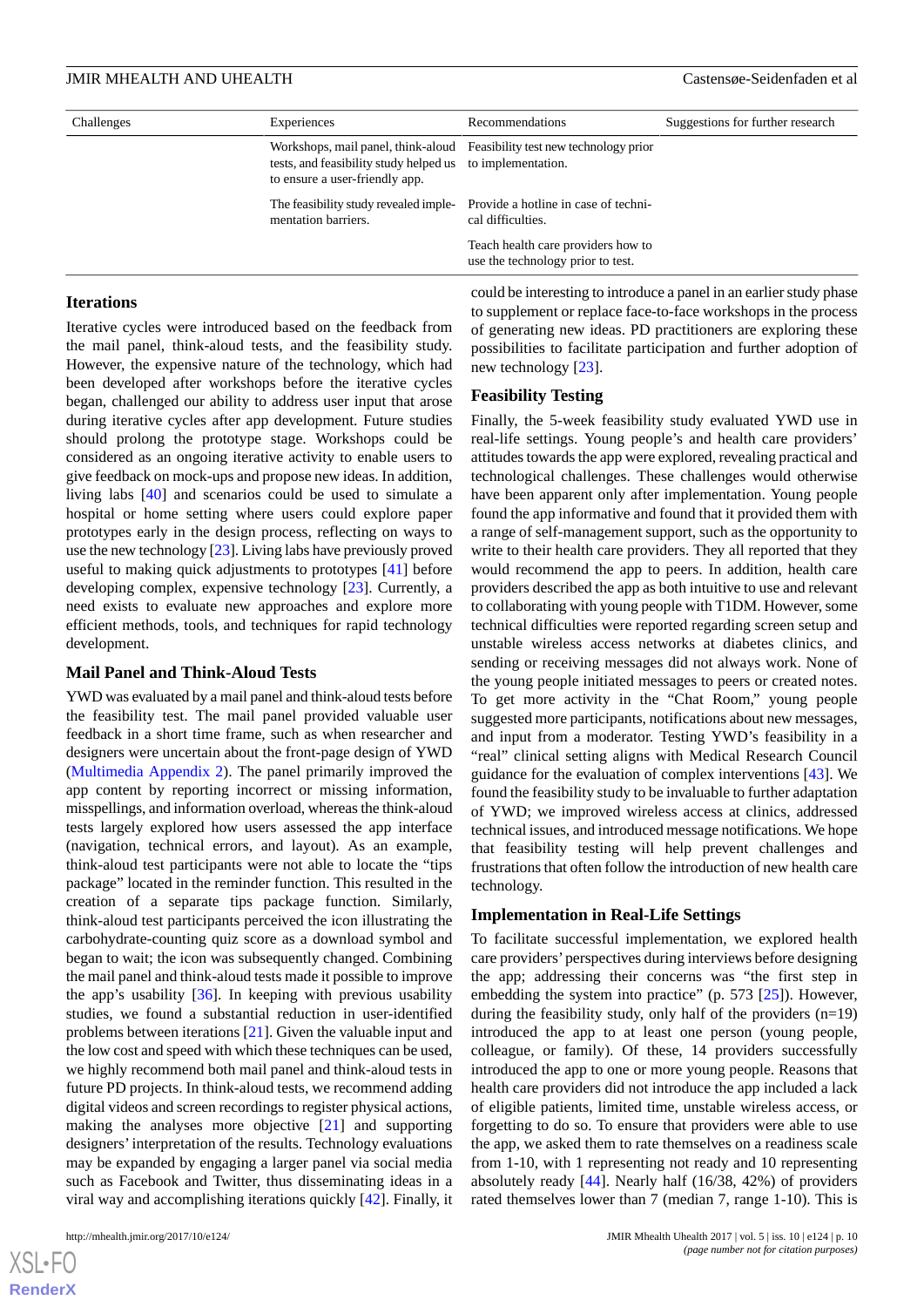consistent with previous studies documenting challenges in adoption of new health care technology [\[45](#page-13-10)]. Several explanations should be considered. First, the introduction of new technology may cause a disruptive change in providers' usual workflow [[46\]](#page-13-11) and the benefits of the technology may take time to materialize [[47\]](#page-13-12). Our interviews with health care providers (unpublished) revealed that some feared that their authority would be questioned if they were not fully competent at using the app. The training session included "hands-on" activities to simulate real-time scenarios, as recommended [[48](#page-13-13)[,49](#page-13-14)]. However, we may not have spent enough time practicing the scenarios or could have used another teaching approach. In addition, lack of competency at app use may have influenced health care providers' use of YWD, as identified in other studies [\[50](#page-13-15),[51\]](#page-13-16), making it challenging for them to engage effectively with young people via the app. Furthermore, some providers were challenged by technical issues related to wireless access and the app itself. Finally, the extensive supporting material (23 informational articles, 43 video selfies, 3 videos of the adult department, 4 animations, several tips packages) required health care providers to spend many hours becoming familiar with YWD. Time should be allocated for health care providers to become familiar with a new technology before introducing it into their practice.

Future implementation of YWD will require regular updates and ongoing staff training to address challenges. For instance, some providers may need more training due to lack of eHealth skills [\[52](#page-13-17),[53\]](#page-13-18). In addition, there is a need for continuous app support via a hotline to overcome technical challenges and wireless access barriers [\[54](#page-13-19),[55\]](#page-13-20) and to provide a smooth transition to a new workflow and success in actual usage [\[50,](#page-13-15)[56\]](#page-13-21). Health care providers often function as gatekeepers deciding which patients they believe the technology will work for [[57\]](#page-13-22). It could be interesting to consider mHealth apps as "prescriptions" in the future, since prescriptions are often seen as more "serious" recommendations, hopefully enhancing the use of technology. Our feasibility study was followed by health care providers spending more time studying the app, additional training in introducing the app to young people, an app refresher session, help reinstalling the app, frequent app support visits from PC-S, and establishment of a hotline for technical support. Following these additional interventions, all providers rated themselves at 7 or higher on the readiness scale.

# *Discussion*

#### **Strengths and Limitations**

The strengths of our study are the mixed methods design and rigorous PD approach applied to ensure that the app would be relevant to all groups of end users and the evaluation of YWD in real-life settings [\[58](#page-13-23)]. However, time and financial resources limited our ability to fulfill all user needs. We invited users to participate in more than one activity, which may have biased our results toward favoring their preferences and perhaps made it more difficult for them to continue to think critically about the study. To mitigate this risk, we invited a new set of end users to participate in think-aloud tests and feasibility studies. However, one may argue that participation in more than one main activity is required to gain a mutual understanding of the design process. Due to limited time and economic resources, no parents were included in the feasibility study, thus we do not know if the app is feasible or suitable for them. This shortcoming should be approached by including parents in future tests of YWD. We were unaware of the relevance of including users in the initial meetings with the IT company during the design of the first versions of YWD. We did not use validated questionnaires to score a wider variety of concepts related to eHealth literacy [\[59\]](#page-13-24), such as functionality, modes of interaction, and user acceptance [[60\]](#page-14-0) since these questionnaires were not available in Danish at the time. Doing so would be preferable in future studies. We tested the app over a relatively short period of time and thus do not know its long-term impact or the likelihood that users will stop using it over time [\[61](#page-14-1)[,62](#page-14-2)]. Finally, PC-S performed all the main activities. This may have influenced participants'reflections during think-aloud tests and their evaluation of the feasibility study, affecting the resulting mHealth solution in unknown ways.

#### **Conclusion**

Our study is an important step for any stakeholder who wants to design an mHealth app for any illness. It paves the way for future PD projects within health care by underscoring the importance of including end user groups during all phases and establishing a multidisciplinary team to provide the wide range of expertise required to build an mHealth app. Before building expensive app versions, we suggest prolonging the prototype stage through workshops, mail panel, think-aloud tests, or scenarios in living labs. Our study highlights a crucial need to develop and validate more efficient PD tools and techniques and to focus on the tools and techniques that are best for specific user groups. Finally, we need to understand how to successfully and efficiently introduce an app to health care providers before we can succeed in implementing mHealth apps in real-life health care settings. An RCT is currently examining the efficacy of YWD in improving the self-management skills of young people with T1DM by measuring hemoglobin A1c and three psychometric scales: Perceived Competence in Diabetes Scale [[63\]](#page-14-3), Health Care Climate Questionnaire [\[63](#page-14-3)], and Problem Areas in Diabetes care survey [[64\]](#page-14-4). The RCT is followed up by individual interviews qualitatively evaluating YWD. If it proves effective, YWD may potentially serve as a model for supporting self-management and transitions for young people with other chronic or long-term conditions.

#### **Acknowledgments**

A special thanks to the young people, parents, and health care providers who participated in this study for kindly sharing their ideas and thoughts with us and spending time testing the technology. Also, thanks to diabetes psychologist Clea Bruun Jacobsen, dietitian Camilla Storm-Frydenberg, illustrator Mette Ehlers, and interactive design students attending their second year at Danish School of Media and Journalism. Thanks to the Unit of Research and Innovation, Capital Region of Denmark, for kindly sharing

 $XS$  $\cdot$ FC **[RenderX](http://www.renderx.com/)**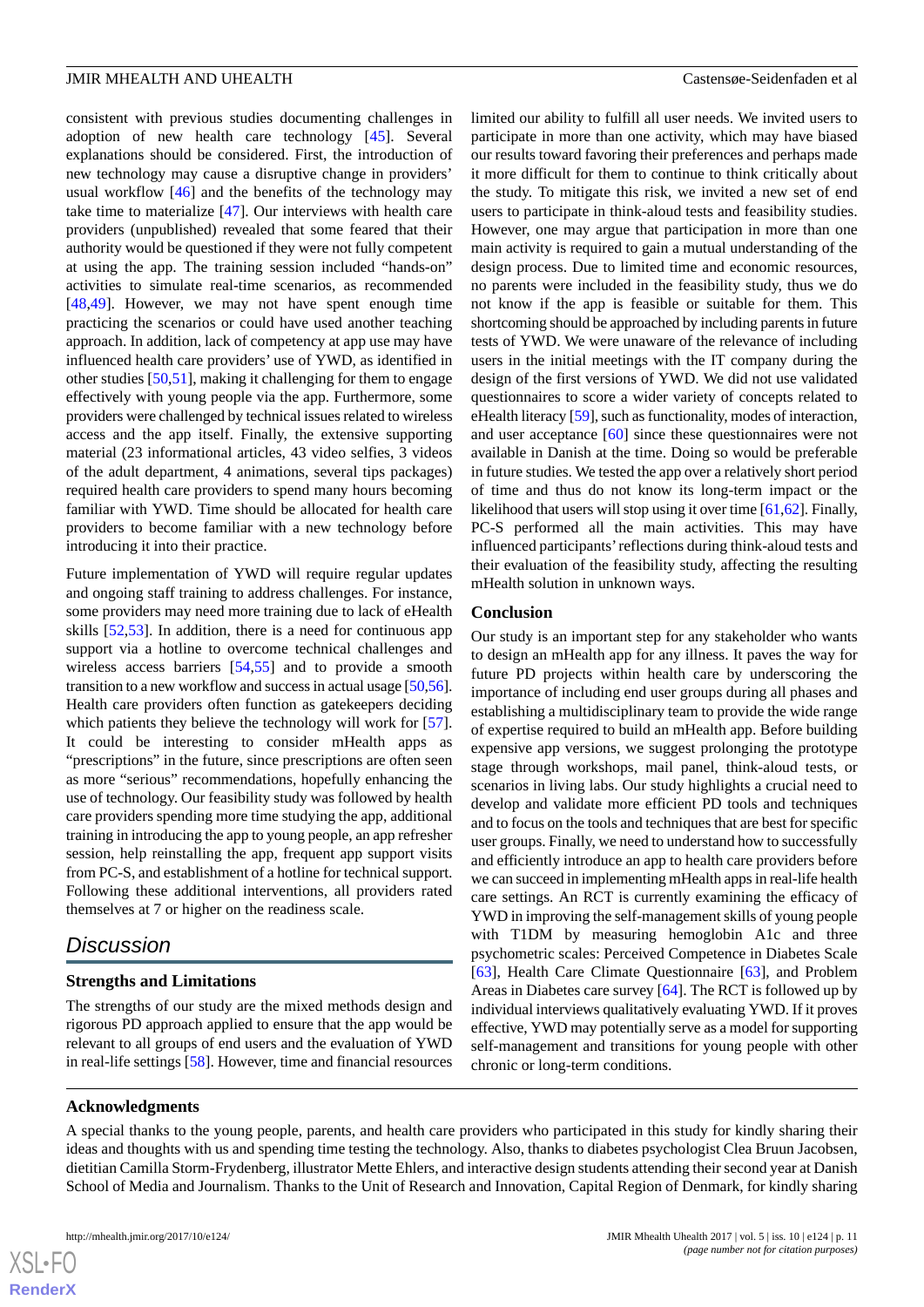ideas about facilitating workshops, and Centre for IT, Medical Technology and Telephony Services, Capital Region of Denmark, and Center of Telemedicine for continuous support in regard to regulatory issues. A thank you to journalist Lene Finnemann for writing inspiring texts, to Jesper Holm for creating the movies of the adult departments, and to Copenhagen Movie and Photo School for editing the video self-portraits. Finally, thanks to the IT enterprise, Mobile Fitness, for partnership during the process.

This study was funded by a research grant from Center of Telemedicine, Capital Region, Denmark, a research grant from Nordsjællands Hospital, University of Copenhagen, Rosalie Petersen's Foundation, Olga Bryde Nielsen's Foundation, and Regionrådet's Foundation for Particularly Vulnerable Citizens, Capital Region, Denmark.

# **Conflicts of Interest**

<span id="page-11-11"></span>None declared.

# **Multimedia Appendix 1**

Workshop overview.

<span id="page-11-12"></span>[[PDF File \(Adobe PDF File\), 238KB-Multimedia Appendix 1](https://jmir.org/api/download?alt_name=mhealth_v5i10e124_app1.pdf&filename=6254c9e2488df15c6637dd6121f3fc74.pdf)]

# **Multimedia Appendix 2**

Description of the iterative cycles.

<span id="page-11-13"></span>[[PDF File \(Adobe PDF File\), 633KB-Multimedia Appendix 2](https://jmir.org/api/download?alt_name=mhealth_v5i10e124_app2.pdf&filename=2358f613446e4745cac763d1d214ffa7.pdf)]

# **Multimedia Appendix 3**

Think-aloud tasks.

<span id="page-11-0"></span>[[PDF File \(Adobe PDF File\), 35KB-Multimedia Appendix 3](https://jmir.org/api/download?alt_name=mhealth_v5i10e124_app3.pdf&filename=bc5111cc24d2749fe56f0ed27256ccce.pdf)]

#### <span id="page-11-1"></span>**References**

- 1. Petitti DB, Klingensmith GJ, Bell RA, Andrews JS, Dabelea D, Imperatore G, SEARCH for Diabetes in Youth Study Group. Glycemic control in youth with diabetes: the SEARCH for diabetes in Youth Study. J Pediatr 2009 Nov;155(5):668-672, e661-663 [[FREE Full text](http://europepmc.org/abstract/MED/19643434)] [doi: [10.1016/j.jpeds.2009.05.025\]](http://dx.doi.org/10.1016/j.jpeds.2009.05.025) [Medline: [19643434](http://www.ncbi.nlm.nih.gov/entrez/query.fcgi?cmd=Retrieve&db=PubMed&list_uids=19643434&dopt=Abstract)]
- <span id="page-11-3"></span><span id="page-11-2"></span>2. Nakhla M, Daneman D, To T, Paradis G, Guttmann A. Transition to adult care for youths with diabetes mellitus: findings from a Universal Health Care System. Pediatrics 2009 Dec;124(6):e1134-e1141. [doi: [10.1542/peds.2009-0041\]](http://dx.doi.org/10.1542/peds.2009-0041) [Medline: [19933731](http://www.ncbi.nlm.nih.gov/entrez/query.fcgi?cmd=Retrieve&db=PubMed&list_uids=19933731&dopt=Abstract)]
- <span id="page-11-4"></span>3. Bryden KS, Dunger DB, Mayou RA, Peveler RC, Neil HAW. Poor prognosis of young adults with type 1 diabetes: a longitudinal study. Diabetes Care 2003 Apr;26(4):1052-1057. [Medline: [12663572\]](http://www.ncbi.nlm.nih.gov/entrez/query.fcgi?cmd=Retrieve&db=PubMed&list_uids=12663572&dopt=Abstract)
- <span id="page-11-5"></span>4. Wills CJ, Scott A, Swift PGF, Davies MJ, Mackie ADR, Mansell P. Retrospective review of care and outcomes in young adults with type 1 diabetes. BMJ 2003 Aug 02;327(7409):260-261 [[FREE Full text](http://europepmc.org/abstract/MED/12896937)] [doi: [10.1136/bmj.327.7409.260\]](http://dx.doi.org/10.1136/bmj.327.7409.260) [Medline: [12896937](http://www.ncbi.nlm.nih.gov/entrez/query.fcgi?cmd=Retrieve&db=PubMed&list_uids=12896937&dopt=Abstract)]
- <span id="page-11-6"></span>5. Hanna KM, Guthrie D. Parents' and adolescents' perceptions of helpful and nonhelpful support for adolescents' assumption of diabetes management responsibility. Issues Compr Pediatr Nurs 2001;24(4):209-223. [Medline: [11769207](http://www.ncbi.nlm.nih.gov/entrez/query.fcgi?cmd=Retrieve&db=PubMed&list_uids=11769207&dopt=Abstract)]
- <span id="page-11-7"></span>6. Haugstvedt A, Wentzel-Larsen T, Graue M, Søvik O, Rokne B. Fear of hypoglycaemia in mothers and fathers of children with Type 1 diabetes is associated with poor glycaemic control and parental emotional distress: a population-based study. Diabet Med 2010 Jan; 27(1): 72-78. [doi: [10.1111/j.1464-5491.2009.02867.x\]](http://dx.doi.org/10.1111/j.1464-5491.2009.02867.x) [Medline: [20121892](http://www.ncbi.nlm.nih.gov/entrez/query.fcgi?cmd=Retrieve&db=PubMed&list_uids=20121892&dopt=Abstract)]
- <span id="page-11-8"></span>7. Schilling LS, Dixon JK, Knafl KA, Lynn MR, Murphy K, Dumser S, et al. A new self-report measure of self-management of type 1 diabetes for adolescents. Nurs Res 2009;58(4):228-236 [[FREE Full text](http://europepmc.org/abstract/MED/19561555)] [doi: [10.1097/NNR.0b013e3181ac142a](http://dx.doi.org/10.1097/NNR.0b013e3181ac142a)] [Medline: [19561555](http://www.ncbi.nlm.nih.gov/entrez/query.fcgi?cmd=Retrieve&db=PubMed&list_uids=19561555&dopt=Abstract)]
- <span id="page-11-9"></span>8. Harvey PW, Petkov JN, Misan G, Fuller J, Battersby MW, Cayetano TN, et al. Self-management support and training for patients with chronic and complex conditions improves health-related behaviour and health outcomes. Aust Health Rev 2008 May;32(2):330-338. [Medline: [18447824\]](http://www.ncbi.nlm.nih.gov/entrez/query.fcgi?cmd=Retrieve&db=PubMed&list_uids=18447824&dopt=Abstract)
- <span id="page-11-10"></span>9. Glasgow RE, Davis CL, Funnell MM, Beck A. Implementing practical interventions to support chronic illness self-management. Jt Comm J Qual Saf 2003 Nov;29(11):563-574. [Medline: [14619349\]](http://www.ncbi.nlm.nih.gov/entrez/query.fcgi?cmd=Retrieve&db=PubMed&list_uids=14619349&dopt=Abstract)
- 10. Lugasi T, Achille M, Stevenson M. Patients' perspective on factors that facilitate transition from child-centered to adult-centered health care: a theory integrated metasummary of quantitative and qualitative studies. J Adolesc Health 2011 May;48(5):429-440. [doi: [10.1016/j.jadohealth.2010.10.016](http://dx.doi.org/10.1016/j.jadohealth.2010.10.016)] [Medline: [21501800](http://www.ncbi.nlm.nih.gov/entrez/query.fcgi?cmd=Retrieve&db=PubMed&list_uids=21501800&dopt=Abstract)]
- 11. Franklin VL, Greene A, Waller A, Greene SA, Pagliari C. Patients' engagement with "Sweet Talk" a text messaging support system for young people with diabetes. J Med Internet Res 2008 Jun 30;10(2):e20 [[FREE Full text](http://www.jmir.org/2008/2/e20/)] [doi: [10.2196/jmir.962](http://dx.doi.org/10.2196/jmir.962)] [Medline: [18653444](http://www.ncbi.nlm.nih.gov/entrez/query.fcgi?cmd=Retrieve&db=PubMed&list_uids=18653444&dopt=Abstract)]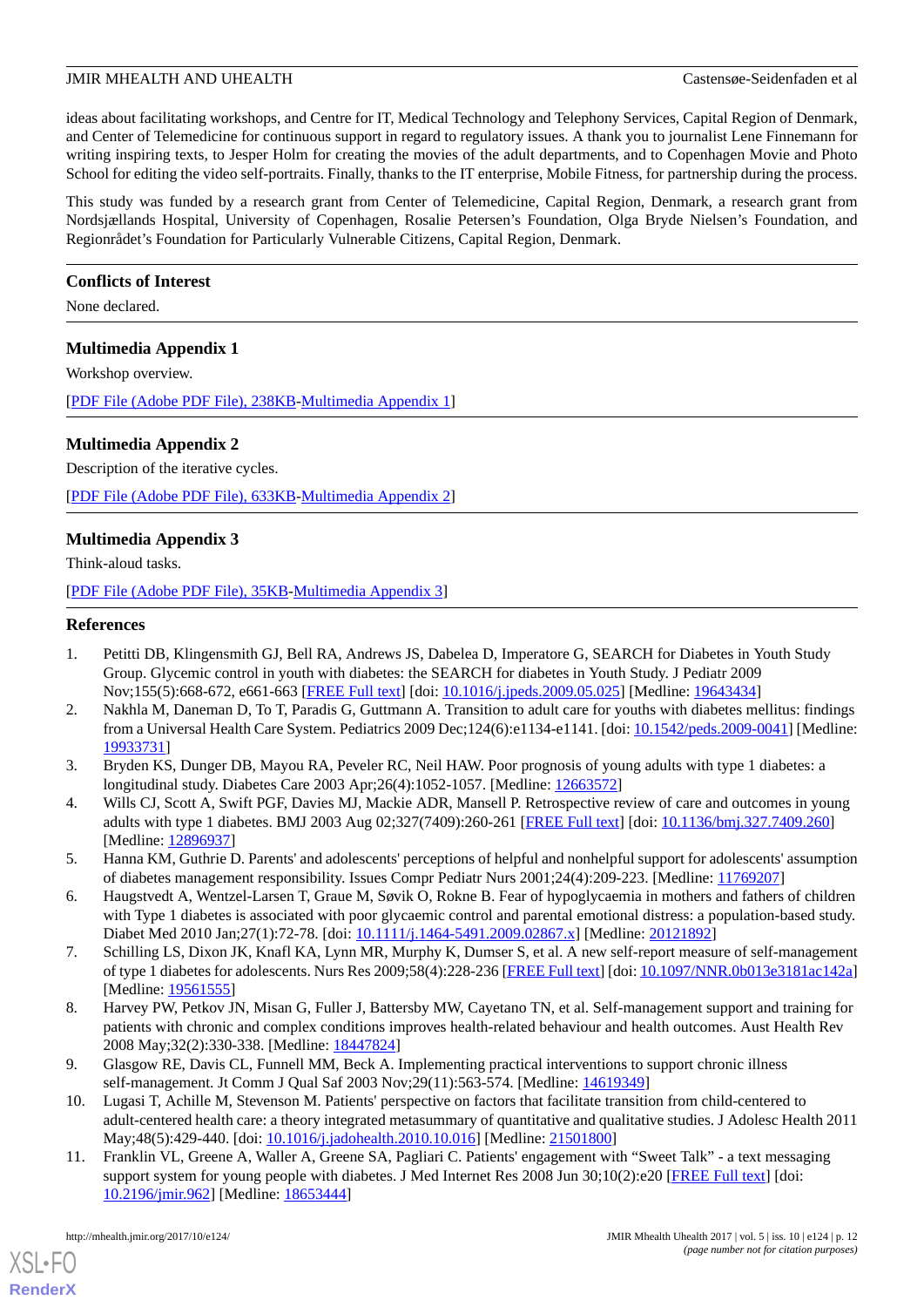- <span id="page-12-0"></span>12. Holtz B, Lauckner C. Diabetes management via mobile phones: a systematic review. Telemed J E Health 2012 Apr;18(3):175-184. [doi: [10.1089/tmj.2011.0119\]](http://dx.doi.org/10.1089/tmj.2011.0119) [Medline: [22356525](http://www.ncbi.nlm.nih.gov/entrez/query.fcgi?cmd=Retrieve&db=PubMed&list_uids=22356525&dopt=Abstract)]
- <span id="page-12-2"></span><span id="page-12-1"></span>13. Media Literacy Clearinghouse. 2013. Media Use Statistics: Resources on Media Habits of Children, Youth and Adults URL: <http://frankwbaker.com/mlc/media-use-statistics/> [accessed 2017-08-11] [[WebCite Cache ID 6siXb8kzA\]](http://www.webcitation.org/

                                6siXb8kzA)
- 14. Griffiths F, Bryce C, Cave J, Dritsaki M, Fraser J, Hamilton K, et al. Timely Digital Patient-Clinician Communication in Specialist Clinical Services for Young People: A Mixed-Methods Study (The LYNC Study). J Med Internet Res 2017 Apr 10;19(4):e102 [\[FREE Full text](http://www.jmir.org/2017/4/e102/)] [doi: [10.2196/jmir.7154](http://dx.doi.org/10.2196/jmir.7154)] [Medline: [28396301](http://www.ncbi.nlm.nih.gov/entrez/query.fcgi?cmd=Retrieve&db=PubMed&list_uids=28396301&dopt=Abstract)]
- <span id="page-12-4"></span><span id="page-12-3"></span>15. Research 2 Guidance. The Market for mHealth App Services Will Reach \$26 Billion by 2017 URL: [https://research2guidance.](https://research2guidance.com/the-market-for-mhealth-app-services-will-reach-26-billion-by-2017/) [com/the-market-for-mhealth-app-services-will-reach-26-billion-by-2017/](https://research2guidance.com/the-market-for-mhealth-app-services-will-reach-26-billion-by-2017/) [accessed 2017-08-11] [[WebCite Cache ID](http://www.webcitation.org/

                                6sdUqFVQb) [6sdUqFVQb\]](http://www.webcitation.org/

                                6sdUqFVQb)
- 16. Majeed-Ariss R, Baildam E, Campbell M, Chieng A, Fallon D, Hall A, et al. Apps and Adolescents: A Systematic Review of Adolescents' Use of Mobile Phone and Tablet Apps That Support Personal Management of Their Chronic or Long-Term Physical Conditions. J Med Internet Res 2015 Dec 23;17(12):e287 [[FREE Full text](http://www.jmir.org/2015/12/e287/)] [doi: [10.2196/jmir.5043](http://dx.doi.org/10.2196/jmir.5043)] [Medline: [26701961](http://www.ncbi.nlm.nih.gov/entrez/query.fcgi?cmd=Retrieve&db=PubMed&list_uids=26701961&dopt=Abstract)]
- <span id="page-12-6"></span><span id="page-12-5"></span>17. Cafazzo JA, Casselman M, Hamming N, Katzman DK, Palmert MR. Design of an mHealth app for the self-management of adolescent type 1 diabetes: a pilot study. J Med Internet Res 2012 May 08;14(3):e70 [\[FREE Full text\]](http://www.jmir.org/2012/3/e70/) [doi: [10.2196/jmir.2058](http://dx.doi.org/10.2196/jmir.2058)] [Medline: [22564332](http://www.ncbi.nlm.nih.gov/entrez/query.fcgi?cmd=Retrieve&db=PubMed&list_uids=22564332&dopt=Abstract)]
- <span id="page-12-7"></span>18. Frøisland DH, Arsand E, Skårderud F. Improving diabetes care for young people with type 1 diabetes through visual learning on mobile phones: mixed-methods study. J Med Internet Res 2012;14(4):e111 [\[FREE Full text\]](http://www.jmir.org/2012/4/e111/) [doi: [10.2196/jmir.2155\]](http://dx.doi.org/10.2196/jmir.2155) [Medline: [22868871](http://www.ncbi.nlm.nih.gov/entrez/query.fcgi?cmd=Retrieve&db=PubMed&list_uids=22868871&dopt=Abstract)]
- <span id="page-12-8"></span>19. Buijink AWG, Visser BJ, Marshall L. Medical apps for smartphones: lack of evidence undermines quality and safety. Evid Based Med 2013 Jun;18(3):90-92. [doi: [10.1136/eb-2012-100885](http://dx.doi.org/10.1136/eb-2012-100885)] [Medline: [22923708\]](http://www.ncbi.nlm.nih.gov/entrez/query.fcgi?cmd=Retrieve&db=PubMed&list_uids=22923708&dopt=Abstract)
- <span id="page-12-9"></span>20. Or CKL, Tao D. Does the use of consumer health information technology improve outcomes in the patient self-management of diabetes? A meta-analysis and narrative review of randomized controlled trials. Int J Med Inform 2014 May;83(5):320-329. [doi: [10.1016/j.ijmedinf.2014.01.009\]](http://dx.doi.org/10.1016/j.ijmedinf.2014.01.009) [Medline: [24534118\]](http://www.ncbi.nlm.nih.gov/entrez/query.fcgi?cmd=Retrieve&db=PubMed&list_uids=24534118&dopt=Abstract)
- <span id="page-12-11"></span><span id="page-12-10"></span>21. Kushniruk A, Nøhr C. Participatory Design, User Involvement and Health IT Evaluation. Stud Health Technol Inform 2016;222:139-151. [Medline: [27198099](http://www.ncbi.nlm.nih.gov/entrez/query.fcgi?cmd=Retrieve&db=PubMed&list_uids=27198099&dopt=Abstract)]
- <span id="page-12-12"></span>22. Kensing F, Sigurdardottir H, Stoop A. MUST--a participatory method for designing sustainable health IT. Stud Health Technol Inform 2007;129(Pt 2):1204-1208. [Medline: [17911906\]](http://www.ncbi.nlm.nih.gov/entrez/query.fcgi?cmd=Retrieve&db=PubMed&list_uids=17911906&dopt=Abstract)
- <span id="page-12-13"></span>23. Simonsen J, Robertson T. Routledge International Handbook of Participatory Design. London, UK: Routledge; 2012.
- <span id="page-12-14"></span>24. Shneiderman B, Plaisant C. Designing the User Interface: Strategies for Effective Human-Computer Interaction. 5th ed. Boston, MA: Addison-Wesley; 2010.
- <span id="page-12-15"></span>25. Aldiss S, Taylor R, Soanes L, Maguire R, Sage M, Kearney N, et al. Working in collaboration with young people and health professionals. A staged approach to the implementation of a randomised controlled trial. Journal of Research in Nursing 2010 Sep 17;16(6):561-576. [doi: [10.1177/1744987110380803\]](http://dx.doi.org/10.1177/1744987110380803)
- <span id="page-12-16"></span>26. Patton M. Qualitative Evaluation and Research Methods. 2nd. ed. Thousand Oaks, CA: SAGE Publications; 1990.
- <span id="page-12-17"></span>27. Castensøe-Seidenfaden P, Jensen AK, Smedegaard H, Hommel E, Husted GR, Pedersen-Bjergaard U, et al. Clinical, behavioural and social indicators for poor glycaemic control around the time of transfer to adult care: a longitudinal study of 126 young people with diabetes. Diabet Med 2017 May;34(5):667-675. [doi: [10.1111/dme.13318](http://dx.doi.org/10.1111/dme.13318)] [Medline: [28099760](http://www.ncbi.nlm.nih.gov/entrez/query.fcgi?cmd=Retrieve&db=PubMed&list_uids=28099760&dopt=Abstract)]
- <span id="page-12-18"></span>28. Castensøe-Seidenfaden P, Teilmann G, Kensing F, Hommel E, Olsen BS, Husted GR. Isolated thoughts and feelings and unsolved concerns: adolescents' and parents' perspectives on living with type 1 diabetes - a qualitative study using visual storytelling. J Clin Nurs 2016 Nov 16. [doi: [10.1111/jocn.13649\]](http://dx.doi.org/10.1111/jocn.13649) [Medline: [27865017](http://www.ncbi.nlm.nih.gov/entrez/query.fcgi?cmd=Retrieve&db=PubMed&list_uids=27865017&dopt=Abstract)]
- <span id="page-12-20"></span><span id="page-12-19"></span>29. Creswell J, Plano CV. Designing and Conducting Mixed Methods Research. 2nd ed. Thousand Oaks, CA: SAGE Publications; 2011.
- <span id="page-12-21"></span>30. Nielsen J. The #1 Usability Tool. Thinking Aloud URL:<https://www.nngroup.com/articles/thinking-aloud-the-1-usability-tool/> [accessed 2017-08-11] [\[WebCite Cache ID 6sdV2c5lm](http://www.webcitation.org/

                                6sdV2c5lm)]
- 31. Kushniruk AW, Patel VL. Cognitive and usability engineering methods for the evaluation of clinical information systems. J Biomed Inform 2004 Feb;37(1):56-76 [\[FREE Full text\]](https://linkinghub.elsevier.com/retrieve/pii/S1532046404000206) [doi: [10.1016/j.jbi.2004.01.003](http://dx.doi.org/10.1016/j.jbi.2004.01.003)] [Medline: [15016386](http://www.ncbi.nlm.nih.gov/entrez/query.fcgi?cmd=Retrieve&db=PubMed&list_uids=15016386&dopt=Abstract)]
- <span id="page-12-22"></span>32. Faulkner MS. Intervention fidelity: ensuring application to practice for youth and families. J Spec Pediatr Nurs 2012 Jan;17(1):33-40 [\[FREE Full text\]](http://europepmc.org/abstract/MED/22188270) [doi: [10.1111/j.1744-6155.2011.00305.x](http://dx.doi.org/10.1111/j.1744-6155.2011.00305.x)] [Medline: [22188270](http://www.ncbi.nlm.nih.gov/entrez/query.fcgi?cmd=Retrieve&db=PubMed&list_uids=22188270&dopt=Abstract)]
- 33. Bellg AJ, Borrelli B, Resnick B, Hecht J, Minicucci DS, Ory M, Treatment Fidelity Workgroup of the NIH Behavior Change Consortium. Enhancing treatment fidelity in health behavior change studies: best practices and recommendations from the NIH Behavior Change Consortium. Health Psychol 2004 Sep;23(5):443-451. [doi: [10.1037/0278-6133.23.5.443](http://dx.doi.org/10.1037/0278-6133.23.5.443)] [Medline: [15367063](http://www.ncbi.nlm.nih.gov/entrez/query.fcgi?cmd=Retrieve&db=PubMed&list_uids=15367063&dopt=Abstract)]
- 34. Yingling LR, Brooks AT, Wallen GR, Peters-Lawrence M, McClurkin M, Cooper-McCann R, et al. Community Engagement to Optimize the Use of Web-Based and Wearable Technology in a Cardiovascular Health and Needs Assessment Study: A Mixed Methods Approach. JMIR Mhealth Uhealth 2016 Apr 25;4(2):e38 [[FREE Full text\]](http://mhealth.jmir.org/2016/2/e38/) [doi: [10.2196/mhealth.4489](http://dx.doi.org/10.2196/mhealth.4489)] [Medline: [27113680](http://www.ncbi.nlm.nih.gov/entrez/query.fcgi?cmd=Retrieve&db=PubMed&list_uids=27113680&dopt=Abstract)]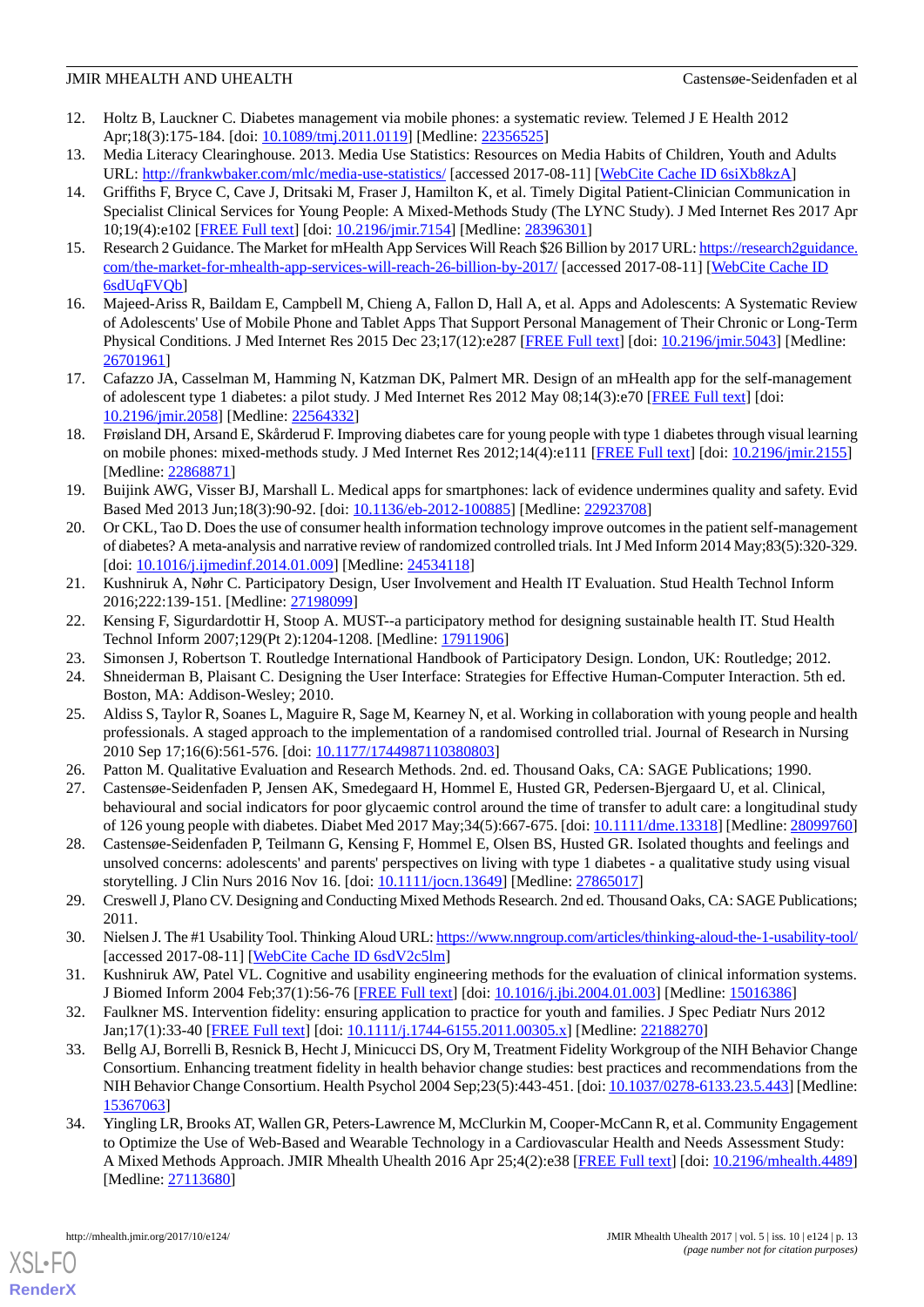- <span id="page-13-0"></span>35. Holtz BE, Murray KM, Hershey DD, Dunneback JK, Cotten SR, Holmstrom AJ, et al. Developing a Patient-Centered mHealth App: A Tool for Adolescents With Type 1 Diabetes and Their Parents. JMIR Mhealth Uhealth 2017 Apr 19;5(4):e53 [[FREE Full text](http://mhealth.jmir.org/2017/4/e53/)] [doi: [10.2196/mhealth.6654\]](http://dx.doi.org/10.2196/mhealth.6654) [Medline: [28428167](http://www.ncbi.nlm.nih.gov/entrez/query.fcgi?cmd=Retrieve&db=PubMed&list_uids=28428167&dopt=Abstract)]
- <span id="page-13-2"></span><span id="page-13-1"></span>36. Kujala S. User involvement: A review of the benefits and challenges. Behaviour & Information Technology 2003 Jan;22(1):1-16. [doi: [10.1080/01449290301782](http://dx.doi.org/10.1080/01449290301782)]
- <span id="page-13-3"></span>37. Wixon D, Ramey J. Field Methods Casebook for Software Design. New York, NY: Wiley; 1996.
- 38. Clemensen J, Larsen SB, Kyng M, Kirkevold M. Participatory design in health sciences: Using cooperative experimental methods in developing health services and computer technology. Qual Health Res 2007 Jan;17(1):122-130. [doi: [10.1177/1049732306293664\]](http://dx.doi.org/10.1177/1049732306293664) [Medline: [17170250\]](http://www.ncbi.nlm.nih.gov/entrez/query.fcgi?cmd=Retrieve&db=PubMed&list_uids=17170250&dopt=Abstract)
- <span id="page-13-4"></span>39. Region Hovedstaden. 2014. App-gruppe sikrer fælles koordinering of app-indsatsen (App-group ensures joint coordination of app action) URL: [https://www.regionh.dk/til-fagfolk/forskning-og-innovation/Nyheder-om-forskning-og-innovation/](https://www.regionh.dk/til-fagfolk/forskning-og-innovation/Nyheder-om-forskning-og-innovation/Sider/2014/App-kompetencegruppe-sikrer-faelles-koordinering-af-app-indsatsen.aspx) [Sider/2014/App-kompetencegruppe-sikrer-faelles-koordinering-af-app-indsatsen.aspx](https://www.regionh.dk/til-fagfolk/forskning-og-innovation/Nyheder-om-forskning-og-innovation/Sider/2014/App-kompetencegruppe-sikrer-faelles-koordinering-af-app-indsatsen.aspx) [accessed 2017-08-11] [\[WebCite](http://www.webcitation.org/

                                6sdVJnqsZ) [Cache ID 6sdVJnqsZ](http://www.webcitation.org/

                                6sdVJnqsZ)]
- <span id="page-13-6"></span><span id="page-13-5"></span>40. Andersen TO, Bansler JP, Kensing F, Moll J. From Prototype to Product: Making Participatory Design of mHealth Commercially Viable. Stud Health Technol Inform 2017;233:95-112. [Medline: [28125417\]](http://www.ncbi.nlm.nih.gov/entrez/query.fcgi?cmd=Retrieve&db=PubMed&list_uids=28125417&dopt=Abstract)
- <span id="page-13-7"></span>41. Clemensen J, Rothmann MJ, Smith AC, Caffery LJ, Danbjorg DB. Participatory design methods in telemedicine research. J Telemed Telecare 2016 Jan 01. [doi: [10.1177/1357633X16686747](http://dx.doi.org/10.1177/1357633X16686747)] [Medline: [28027678\]](http://www.ncbi.nlm.nih.gov/entrez/query.fcgi?cmd=Retrieve&db=PubMed&list_uids=28027678&dopt=Abstract)
- <span id="page-13-8"></span>42. Pilemalm S, Timpka T. Third generation participatory design in health informatics--making user participation applicable to large-scale information system projects. J Biomed Inform 2008 Apr;41(2):327-339 [\[FREE Full text\]](https://linkinghub.elsevier.com/retrieve/pii/S1532-0464(07)00106-2) [doi: [10.1016/j.jbi.2007.09.004](http://dx.doi.org/10.1016/j.jbi.2007.09.004)] [Medline: [17981514\]](http://www.ncbi.nlm.nih.gov/entrez/query.fcgi?cmd=Retrieve&db=PubMed&list_uids=17981514&dopt=Abstract)
- <span id="page-13-9"></span>43. Craig P, Dieppe P, Macintyre S, Michie S, Nazareth I, Petticrew M, et al. Developing and evaluating complex interventions: the new Medical Research Council guidance. BMJ 2008;337:a1655 [[FREE Full text](http://europepmc.org/abstract/MED/18824488)] [Medline: [18824488\]](http://www.ncbi.nlm.nih.gov/entrez/query.fcgi?cmd=Retrieve&db=PubMed&list_uids=18824488&dopt=Abstract)
- <span id="page-13-10"></span>44. Lawrence W, Black C, Tinati T, Cradock S, Begum R, Jarman M, et al. 'Making every contact count': Evaluation of the impact of an intervention to train health and social care practitioners in skills to support health behaviour change. J Health Psychol 2016 Feb;21(2):138-151 [[FREE Full text\]](http://europepmc.org/abstract/MED/24713156) [doi: [10.1177/1359105314523304\]](http://dx.doi.org/10.1177/1359105314523304) [Medline: [24713156](http://www.ncbi.nlm.nih.gov/entrez/query.fcgi?cmd=Retrieve&db=PubMed&list_uids=24713156&dopt=Abstract)]
- <span id="page-13-11"></span>45. Li J, Talaei-Khoei A, Seale H, Ray P, Macintyre CR. Health Care Provider Adoption of eHealth: Systematic Literature Review. Interact J Med Res 2013 Apr 16;2(1):e7 [[FREE Full text](http://www.i-jmr.org/2013/1/e7/)] [doi: [10.2196/ijmr.2468](http://dx.doi.org/10.2196/ijmr.2468)] [Medline: [23608679](http://www.ncbi.nlm.nih.gov/entrez/query.fcgi?cmd=Retrieve&db=PubMed&list_uids=23608679&dopt=Abstract)]
- <span id="page-13-12"></span>46. Cresswell KM, Bates DW, Sheikh A. Ten key considerations for the successful implementation and adoption of large-scale health information technology. J Am Med Inform Assoc 2013 Jun;20(e1):e9-e13 [[FREE Full text](http://europepmc.org/abstract/MED/23599226)] [doi: [10.1136/amiajnl-2013-001684](http://dx.doi.org/10.1136/amiajnl-2013-001684)] [Medline: [23599226](http://www.ncbi.nlm.nih.gov/entrez/query.fcgi?cmd=Retrieve&db=PubMed&list_uids=23599226&dopt=Abstract)]
- <span id="page-13-14"></span><span id="page-13-13"></span>47. Sheikh A, Cornford T, Barber N, Avery A, Takian A, Lichtner V, et al. Implementation and adoption of nationwide electronic health records in secondary care in England: final qualitative results from prospective national evaluation in "early adopter" hospitals. BMJ 2011 Oct 17;343:d6054 [[FREE Full text](http://europepmc.org/abstract/MED/22006942)] [Medline: [22006942](http://www.ncbi.nlm.nih.gov/entrez/query.fcgi?cmd=Retrieve&db=PubMed&list_uids=22006942&dopt=Abstract)]
- <span id="page-13-15"></span>48. Dagroso D, Williams PD, Chesney JD, Lee MM, Theoharis E, Enberg RN. Implementation of an obstetrics EMR module: overcoming user dissatisfaction. J Healthc Inf Manag 2007;21(1):87-94. [Medline: [17299930\]](http://www.ncbi.nlm.nih.gov/entrez/query.fcgi?cmd=Retrieve&db=PubMed&list_uids=17299930&dopt=Abstract)
- <span id="page-13-16"></span>49. Sicotte C, Paré G, Moreault M, Paccioni A. A risk assessment of two interorganizational clinical information systems. J Am Med Inform Assoc 2006;13(5):557-566 [\[FREE Full text\]](http://europepmc.org/abstract/MED/16799130) [doi: [10.1197/jamia.M2012\]](http://dx.doi.org/10.1197/jamia.M2012) [Medline: [16799130\]](http://www.ncbi.nlm.nih.gov/entrez/query.fcgi?cmd=Retrieve&db=PubMed&list_uids=16799130&dopt=Abstract)
- <span id="page-13-17"></span>50. Halamka J, Aranow M, Ascenzo C, Bates DW, Berry K, Debor G, et al. E-Prescribing collaboration in Massachusetts: early experiences from regional prescribing projects. J Am Med Inform Assoc 2006;13(3):239-244 [[FREE Full text](http://europepmc.org/abstract/MED/16501174)] [doi: [10.1197/jamia.M2028](http://dx.doi.org/10.1197/jamia.M2028)] [Medline: [16501174](http://www.ncbi.nlm.nih.gov/entrez/query.fcgi?cmd=Retrieve&db=PubMed&list_uids=16501174&dopt=Abstract)]
- <span id="page-13-18"></span>51. Kemper AR, Uren RL, Clark SJ. Adoption of electronic health records in primary care pediatric practices. Pediatrics 2006 Jul;118(1):e20-e24. [doi: [10.1542/peds.2005-3000](http://dx.doi.org/10.1542/peds.2005-3000)] [Medline: [16818534](http://www.ncbi.nlm.nih.gov/entrez/query.fcgi?cmd=Retrieve&db=PubMed&list_uids=16818534&dopt=Abstract)]
- <span id="page-13-19"></span>52. Hing E, Hsiao C. Electronic medical record use by office-based physicians and their practices: United States, 2007. Natl Health Stat Report 2010 Mar 31(23):1-11 [[FREE Full text](https://www.cdc.gov/nchs/data/nhsr/nhsr023.pdf)] [Medline: [20632518\]](http://www.ncbi.nlm.nih.gov/entrez/query.fcgi?cmd=Retrieve&db=PubMed&list_uids=20632518&dopt=Abstract)
- <span id="page-13-21"></span><span id="page-13-20"></span>53. Kayser L, Kushniruk A, Osborne RH, Norgaard O, Turner P. Enhancing the Effectiveness of Consumer-Focused Health Information Technology Systems Through eHealth Literacy: A Framework for Understanding Users' Needs. JMIR Hum Factors 2015 May 20;2(1):e9 [\[FREE Full text\]](http://humanfactors.jmir.org/2015/1/e9/) [doi: [10.2196/humanfactors.3696\]](http://dx.doi.org/10.2196/humanfactors.3696) [Medline: [27025228\]](http://www.ncbi.nlm.nih.gov/entrez/query.fcgi?cmd=Retrieve&db=PubMed&list_uids=27025228&dopt=Abstract)
- <span id="page-13-22"></span>54. Pagliari C, Donnan P, Morrison J, Ricketts I, Gregor P, Sullivan F. Adoption and perception of electronic clinical communications in Scotland. Inform Prim Care 2005;13(2):97-104 [\[FREE Full text\]](http://hijournal.bcs.org/index.php/jhi/article/view/586) [Medline: [15992494\]](http://www.ncbi.nlm.nih.gov/entrez/query.fcgi?cmd=Retrieve&db=PubMed&list_uids=15992494&dopt=Abstract)
- <span id="page-13-23"></span>55. Cherry B, Carter M, Owen D, Lockhart C. Factors affecting electronic health record adoption in long-term care facilities. J Healthc Qual 2008;30(2):37-47. [Medline: [18411891\]](http://www.ncbi.nlm.nih.gov/entrez/query.fcgi?cmd=Retrieve&db=PubMed&list_uids=18411891&dopt=Abstract)
- <span id="page-13-24"></span>56. Fullerton C, Aponte P, Hopkins R, Bragg D, Ballard DJ. Lessons learned from pilot site implementation of an ambulatory electronic health record. Proc (Bayl Univ Med Cent) 2006 Oct;19(4):303-310 [[FREE Full text](http://europepmc.org/abstract/MED/17106488)] [Medline: [17106488\]](http://www.ncbi.nlm.nih.gov/entrez/query.fcgi?cmd=Retrieve&db=PubMed&list_uids=17106488&dopt=Abstract)
- 57. Whitten P, Holtz B. Provider utilization of telemedicine: the elephant in the room. Telemed J E Health 2008 Nov;14(9):995-997. [doi: [10.1089/tmj.2008.0126](http://dx.doi.org/10.1089/tmj.2008.0126)] [Medline: [19035815\]](http://www.ncbi.nlm.nih.gov/entrez/query.fcgi?cmd=Retrieve&db=PubMed&list_uids=19035815&dopt=Abstract)
- 58. Lynch T, Gregor S. User participation in decision support systems development: Influencing system outcomes. Eur J Inf Syst 2004 Nov 02;13(4):286-301. [doi: [10.1057/palgrave.ejis.3000512](http://dx.doi.org/10.1057/palgrave.ejis.3000512)]
- 59. Norman CD, Skinner HA. eHEALS: The eHealth Literacy Scale. J Med Internet Res 2006 Nov;8(4):e27 [\[FREE Full text](http://www.jmir.org/2006/4/e27/)] [doi: [10.2196/jmir.8.4.e27](http://dx.doi.org/10.2196/jmir.8.4.e27)] [Medline: [17213046](http://www.ncbi.nlm.nih.gov/entrez/query.fcgi?cmd=Retrieve&db=PubMed&list_uids=17213046&dopt=Abstract)]